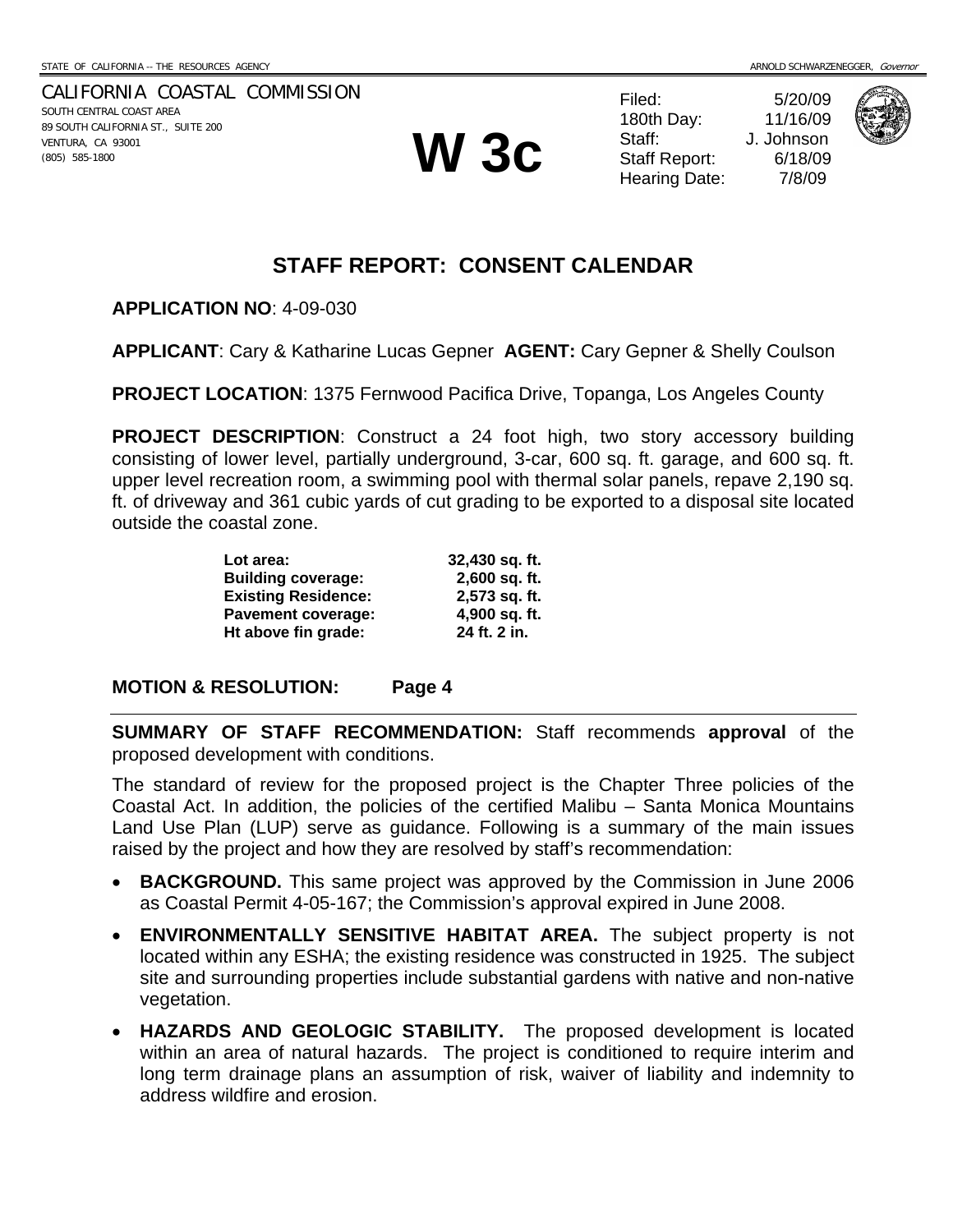- **VISUAL RESOURCES.** The proposed development would be visible from Fernwood Pacific Road, a public road. However impacts to visual resources are minor given the distance, a sharp turn in this public road, and surrounding residential development. The proposed development is clustered in the southeast portion of the property, adjacent to the existing driveway and existing residence. Additionally, the development is compatible with the character of other residential development in the area and the proposed maximum height (24 feet, 2 inches) is consistent with the maximum height (35 feet above existing grade) that the Commission has permitted in past decisions in the Santa Monica Mountains. To minimize the visual impacts associated with development of the project site, staff is recommending conditions that include the following measures: that the structure be finished in a color consistent with the surrounding natural landscape; that windows on the development be made of nonreflective glass; use of appropriate, adequate, and timely planting of native landscaping to soften the visual impact of the development from public view areas; and a limit on night lighting of the site to protect the nighttime rural character of this portion of the Santa Monica Mountains
- **CUMULATIVE IMPACTS.** The project includes construction of a 600 sq. ft. recreation room on the second floor above a 3-car 600 sq. ft. garage. The project is conditioned to require a future development restriction so that no future additions or improvements that may enlarge or further intensify the use of the recreation room, including connecting the recreation room to the adjoining garage with an interior doorway or converting the garage to habitable space, are made without due consideration of the cumulative impacts that may result. In addition, the proposed project is located within the Fernwood Small Lot Subdivision, an area where the Commission has consistently applied the Slope Intensity Formula to establish a maximum gross structural area (GSA) for projects, based on the area and slope of the building site. The proposed development consists of five contiguous small lots that are required to be combined. The proposed total habitable square footage is less than the maximum GSA allowed on these five lots.
- **WATER QUALITY.** The proposed development has the potential to adversely impact coastal water quality. The project is conditioned to ensure the development is designed to minimize adverse impacts to coastal resources consistent with the water and marine policies of the Coastal Act.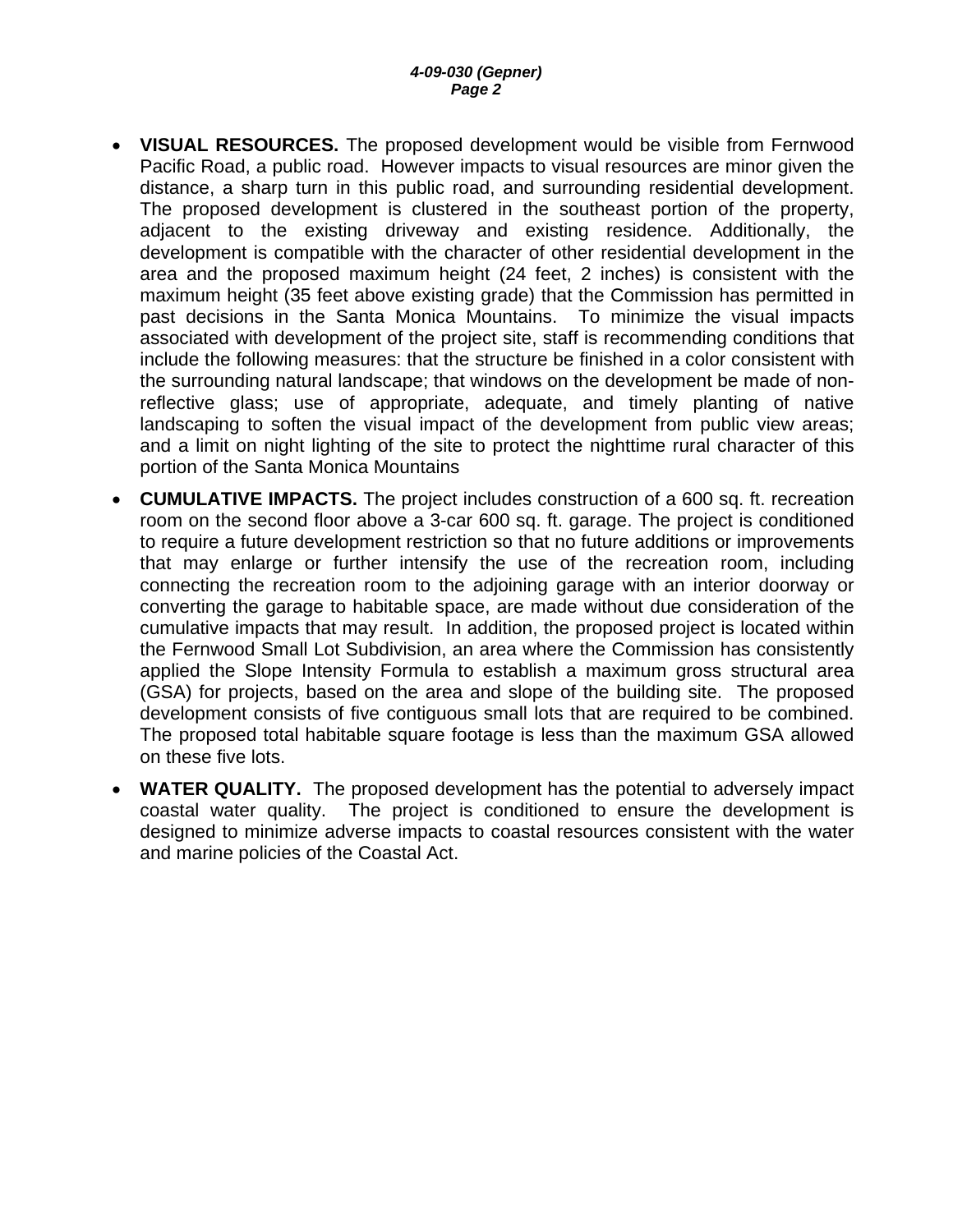# **Table of Contents**

| 1.<br>2.<br>3.<br>$\mathbf{4}$ .<br>5.<br>6.<br>7.<br>8.<br>9.<br>10 <sub>1</sub><br>11 <sup>1</sup> | Plans Conforming to Engineering Geologist's Recommendations5<br>Interim Erosion Control & Construction Best Management Practices Plan 8 |  |
|------------------------------------------------------------------------------------------------------|-----------------------------------------------------------------------------------------------------------------------------------------|--|
|                                                                                                      |                                                                                                                                         |  |
| А.<br>В.<br>C.<br>D.<br>Ε.<br>F.<br>G.                                                               |                                                                                                                                         |  |
|                                                                                                      |                                                                                                                                         |  |

# **EXHIBITS**

- Exhibit 1. Project Vicinity Map
- Exhibit 2. Project Site Lots
- Exhibit 3. Site Plan
- Exhibit 4. Plot Plan
- Exhibit 5. Floor Plans
- Exhibit 6. Elevations
- Exhibit 7. Sections

**LOCAL APPROVALS RECEIVED:** Los Angeles County approval in concept, Los Angeles County Fire Department preliminary road access approval and preliminary fuel modification plans.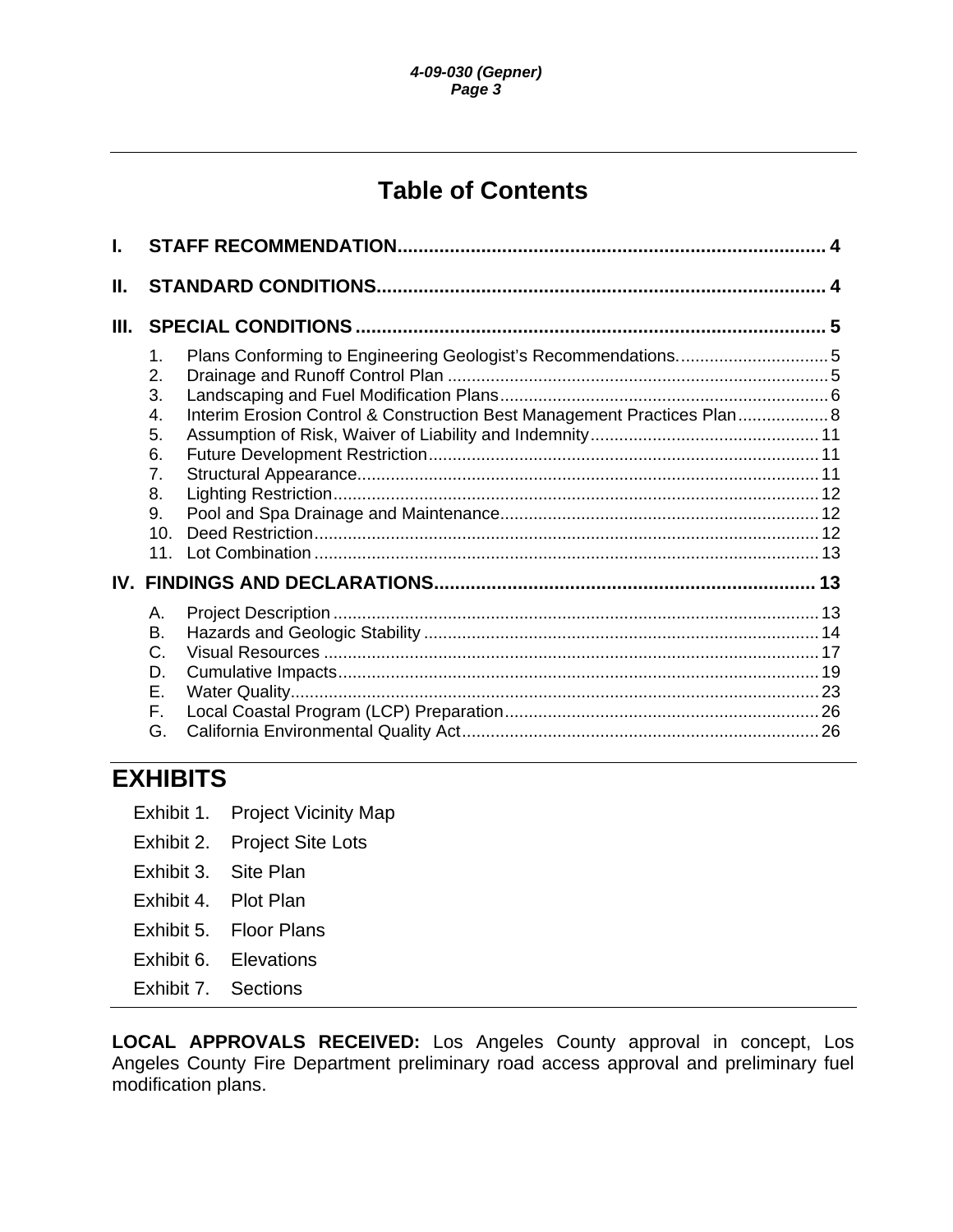<span id="page-3-0"></span>**SUBSTANTIVE FILE DOCUMENTS**: Updated Limited Engineering Geologic and Geotechnical Engineering Report, dated December 21, 2007, prepared by Robertson Geotechnical Inc.; Limited Engineering Geologic and Geotechnical Engineering Exploration, dated February 18, 2004, prepared by Robertson Geotechnical Inc.

## **I. STAFF RECOMMENDATION**

#### *MOTION: I move that the Commission approve Coastal Development Permit No. 4-09-030 pursuant to the staff recommendation.*

### **STAFF RECOMMENDATION OF APPROVAL:**

Staff recommends a **YES** vote. Passage of this motion will result in approval of the permit as conditioned and adoption of the following resolution and findings. The motion passes only by affirmative vote of a majority of the Commissioners present.

### **RESOLUTION TO APPROVE THE PERMIT:**

The Commission hereby approves a coastal development permit for the proposed development and adopts the findings set forth below on grounds that the development as conditioned will be in conformity with the policies of Chapter 3 of the Coastal Act and will not prejudice the ability of the local government having jurisdiction over the area to prepare a Local Coastal Program conforming to the provisions of Chapter 3. Approval of the permit complies with the California Environmental Quality Act because either 1) feasible mitigation measures and/or alternatives have been incorporated to substantially lessen any significant adverse effects of the development on the environment, or 2) there are no further feasible mitigation measures or alternatives that would substantially lessen any significant adverse impacts of the development on the environment.

## **II. STANDARD CONDITIONS**

- **1. Notice of Receipt and Acknowledgment.** The permit is not valid and development shall not commence until a copy of the permit, signed by the permittee or authorized agent, acknowledging receipt of the permit and acceptance of the terms and conditions, is returned to the Commission office.
- **2. Expiration.** If development has not commenced, the permit will expire two years from the date on which the Commission voted on the application. Development shall be pursued in a diligent manner and completed in a reasonable period of time. Application for extension of the permit must be made prior to the expiration date.
- **3. Interpretation.** Any questions of intent or interpretation of any term or condition will be resolved by the Executive Director or the Commission.
- **4. Assignment.** The permit may be assigned to any qualified person, provided assignee files with the Commission an affidavit accepting all terms and conditions of the permit.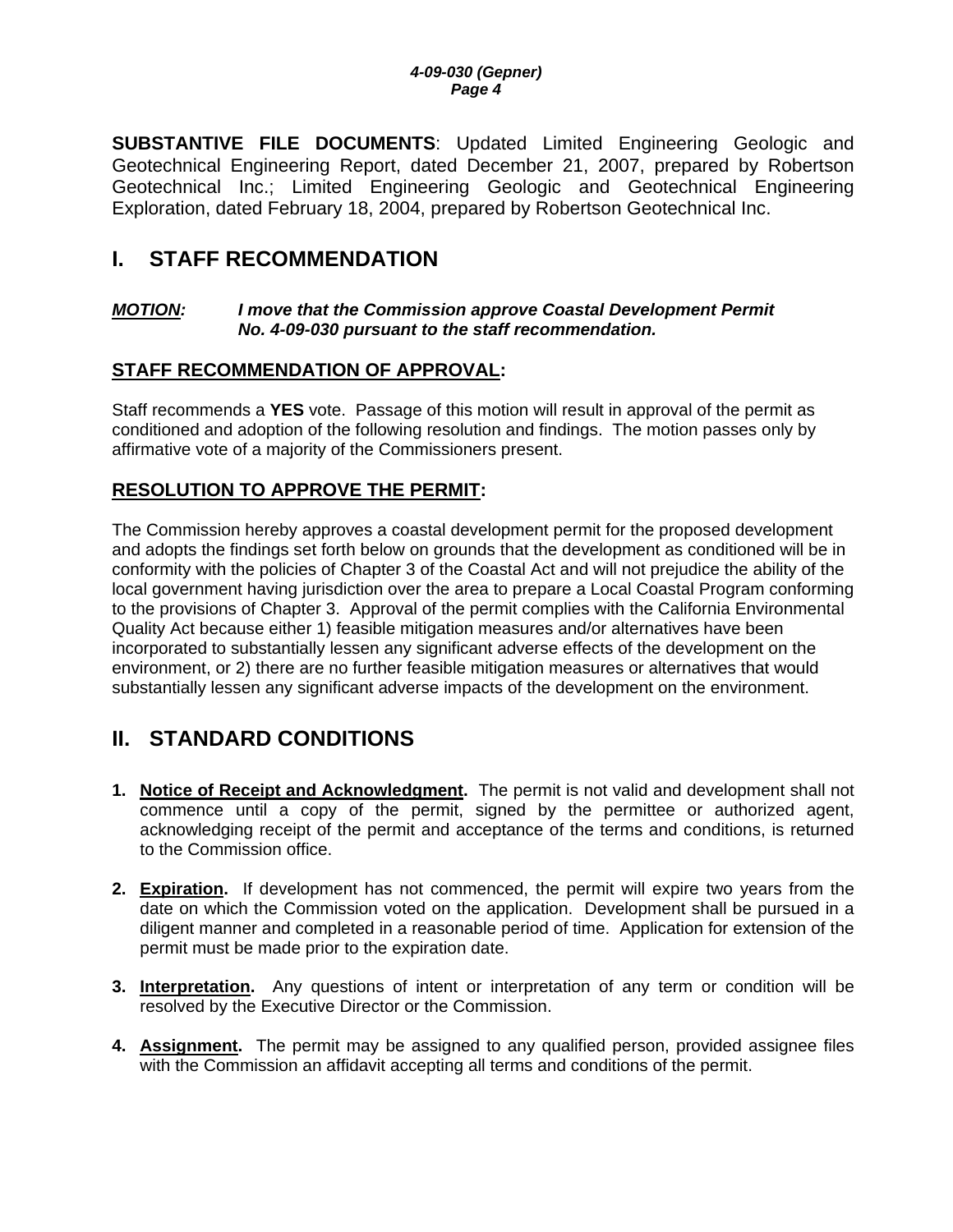#### *4-09-030 (Gepner) Page 5*

<span id="page-4-0"></span>**5. Terms and Conditions Run with the Land.** These terms and conditions shall be perpetual, and it is the intention of the Commission and the permittee to bind all future owners and possessors of the subject property to the terms and conditions.

## **III. Special Conditions**

### **1. Plans Conforming to Engineering Geologist's Recommendations.**

By acceptance of this permit, the applicant agrees to comply with the recommendations contained in the Updated Limited Engineering Geologic and Geotechnical Engineering Report, dated December 21, 2007, and Limited Engineering Geologic and Geotechnical Engineering Exploration, dated February 18, 2004, prepared by Robertson Geotechnical Inc. These recommendations to be incorporated into all final design and construction plans include recommendations concerning UBC Structural Design Criteria, foundations, foundation settlement, excavation characteristics, retaining walls, temporary cut slope stability, floor slabs, waterproofing, drainage control, monitoring, plan review, and construction site maintenance.

The final plans approved by the consultants shall be in substantial conformance with the plans approved by the Commission relative to construction, grading, and drainage. Any substantial changes in the proposed development approved by the Commission that may be required by the consultant shall require amendment(s) to the permit(s) or new Coastal Development Permit(s).

### **2. Drainage and Runoff Control Plan**

- A. *Prior to issuance of the Coastal Development Permit***,** the permittee shall submit for the review and approval of the Executive Director, two (2) copies of a final Drainage and Runoff Control Plan, including supporting calculations. The plan shall be prepared by a licensed civil engineer or qualified licensed professional and shall incorporate Best Management Practices (BMPs) including site design and source control measures designed to control pollutants and minimize the volume and velocity of stormwater and dry weather runoff leaving the developed site. In addition to the specifications above, the consulting civil engineer or qualified licensed professional shall certify in writing that the final Drainage and Runoff Control Plan is in substantial conformance with the following minimum requirements:
	- 1. BMPs should consist of site design elements and/or landscape based features or systems that serve to maintain site permeability, avoid directly connected impervious area and/or retain, infiltrate, or filter runoff from rooftops, driveways and other hardscape areas on site, where feasible. Examples of such features include but are not limited to porous pavement, pavers, rain gardens, vegetated swales, infiltration trenches, cisterns.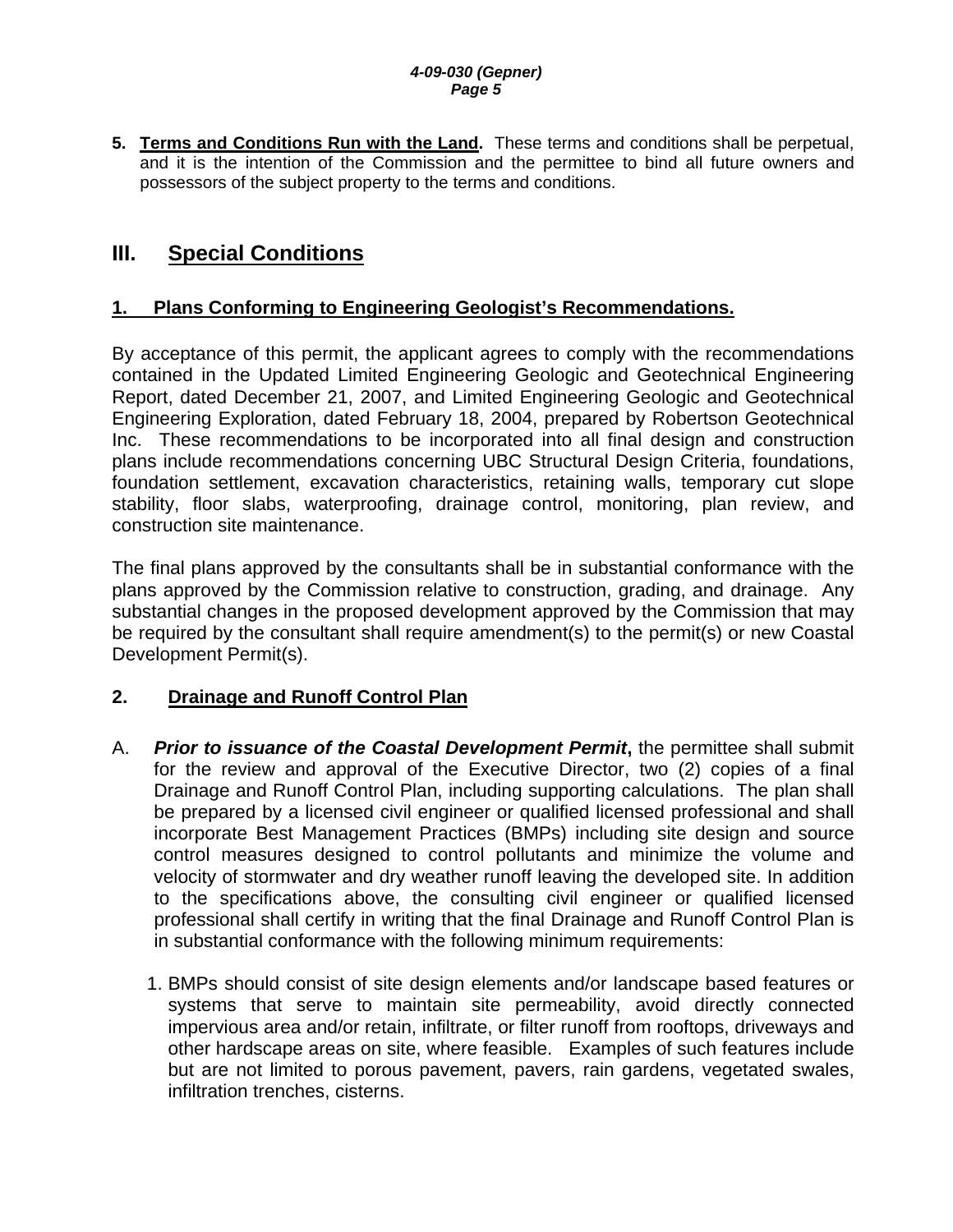- <span id="page-5-0"></span>2.Landscaping materials shall consist primarily of native or other low-maintenance plant selections which have low water and chemical treatment demands, consistent with **Special Condition 3, Landscaping and Fuel Modification Plans**. An efficient irrigation system designed based on hydrozones and utilizing drip emitters or micro-sprays or other efficient design should be utilized for any landscaping requiring water application.
- 3. All slopes should be stabilized in accordance with provisions contained in the Landscaping and/or Erosion and Sediment Control Conditions for this Coastal Development Permit.
- 4. Runoff shall be conveyed off site in a non-erosive manner. Energy dissipating measures shall be installed at the terminus of outflow drains.
- 5. For projects located on a hillside, slope, or which may otherwise be prone to instability, final drainage plans should be approved by the project consulting geotechnical engineer.
- 6. Should any of the project's surface or subsurface drainage/filtration structures or other BMPs fail or result in increased erosion, the applicant/landowner or successor-in-interest shall be responsible for any necessary repairs to the drainage/filtration system or BMPs and restoration of the eroded area. Should repairs or restoration become necessary, prior to the commencement of such repair or restoration work, the applicant shall submit a repair and restoration plan to the Executive Director to determine if an amendment or new coastal development permit is required to authorize such work.
- B. The final Drainage and Runoff Control Plan shall be in conformance with the site/ development plans approved by the Coastal Commission. Any changes to the Coastal Commission approved site/development plans required by the consulting civil engineer/water quality professional or engineering geologist shall be reported to the Executive Director. No changes to the Coastal Commission approved final site/development plans shall occur without an amendment to the coastal development permit, unless the Executive Director determines that no amendment is required.

#### **3. Landscaping and Fuel Modification Plans**

**Prior to issuance of the Coastal Development Permit**, the applicant shall submit two sets of landscaping and fuel modification plans, prepared by a licensed landscape architect or a qualified resource specialist. The landscaping and erosion control plans shall be reviewed and approved by the consulting engineering geologist to ensure that the plans are in conformance with the consultants' recommendations. The consulting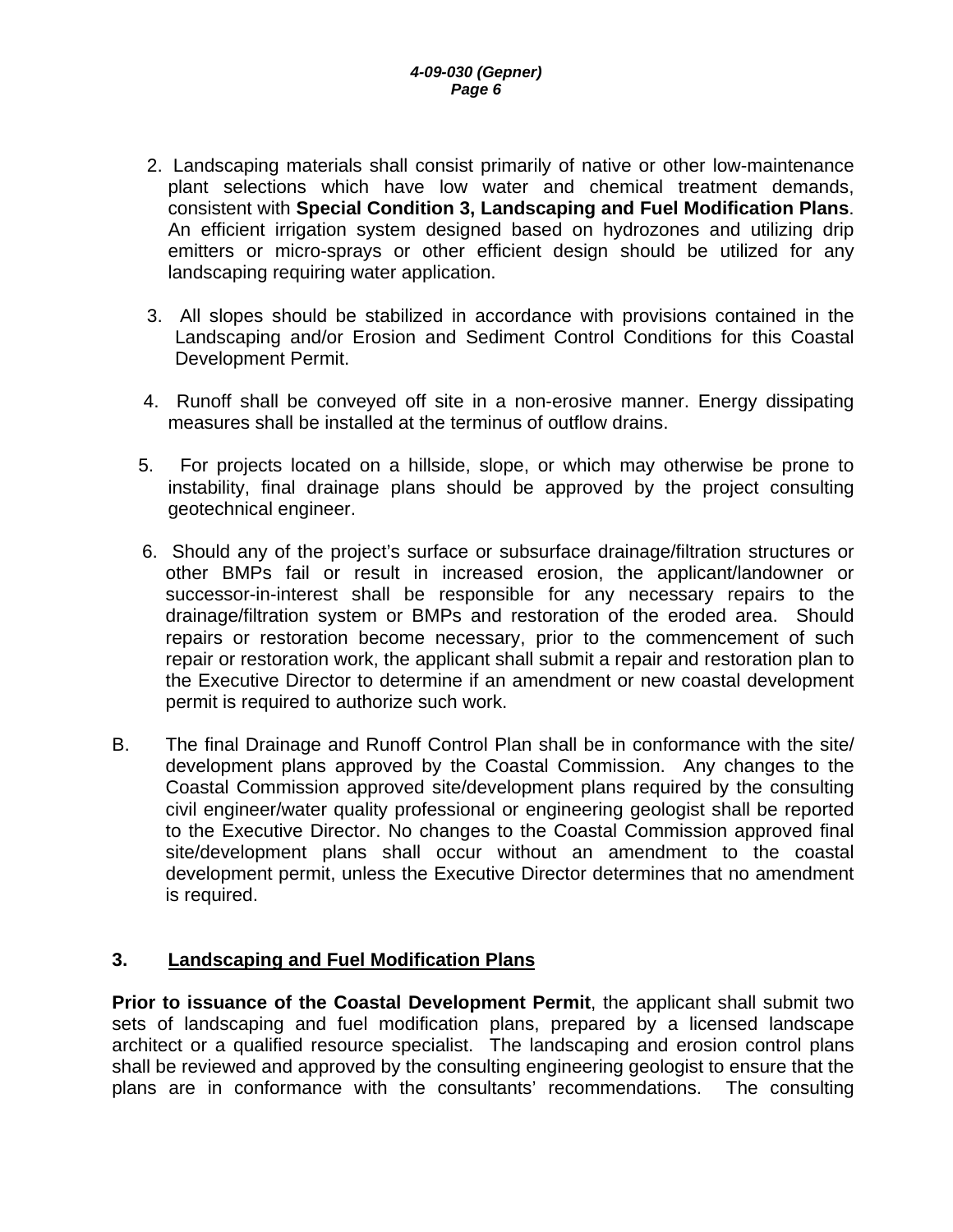landscape architect or qualified landscape professional shall certify in writing that the final Landscape and Fuel Modification plans are in conformance with the following requirements:

### **A) Landscaping Plan**

- (1) All graded & disturbed areas on the subject site shall be planted and maintained for erosion control purposes within thirty (30) days of receipt of the certificate of occupancy for the residence. To minimize the need for irrigation all landscaping shall consist primarily of native/drought resistant plants, as listed by the California Native Plant Society, Santa Monica Mountains Chapter, in their document entitled Recommended List of Plants for Landscaping in the Santa Monica Mountains, dated February 5, 1996. All native plant species shall be of local genetic stock. No plant species listed as problematic and/or invasive by the California Native Plant Society [\(http://www.CNPS.org/](http://www.cnps.org/)), the California Invasive Plant Council (formerly the California Exotic Pest Plant Council) [\(http://www.cal-ipc.org/](http://www.cal-ipc.org/)), or as may be identified from time to time by the State of California shall be employed or allowed to naturalize or persist on the site. No plant species listed as a "noxious weed" by the State of California or the U.S. Federal Government shall be utilized within the property.
- (2) All cut and fill slopes shall be stabilized with planting at the completion of final grading. Planting should be of native plant species indigenous to the Santa Monica Mountains using accepted planting procedures, consistent with fire safety requirements. All native plant species shall be of local genetic stock. Such planting shall be adequate to provide 90 percent coverage within two (2) years, and this requirement shall apply to all disturbed soils;
- (3) The landscape plan shall be designed with vertical elements to partially screen and soften the visual impact of the structures with trees and shrubs as viewed from the public road located to the north, northeast, and south while minimizing impacts to canyon views from the public road, Fernwood Pacifica Road.
- (4) Plantings will be maintained in good growing condition throughout the life of the project and, whenever necessary, shall be replaced with new plant materials to ensure continued compliance with applicable landscape requirements;
- (5) Rodenticides containing any anticoagulant compounds (including, but not limited to, Warfarin, Brodifacoum, Bromadiolone or Diphacinone) shall not be used.

### **B) Fuel Modification Plans**

Vegetation within 20 feet of the proposed house may be removed to mineral earth, vegetation within a 200-foot radius of the main structure may be selectively thinned in order to reduce fire hazard. However, such thinning shall only occur in accordance with an approved long-term fuel modification plan submitted pursuant to this special condition. The fuel modification plan shall include details regarding the types, sizes and location of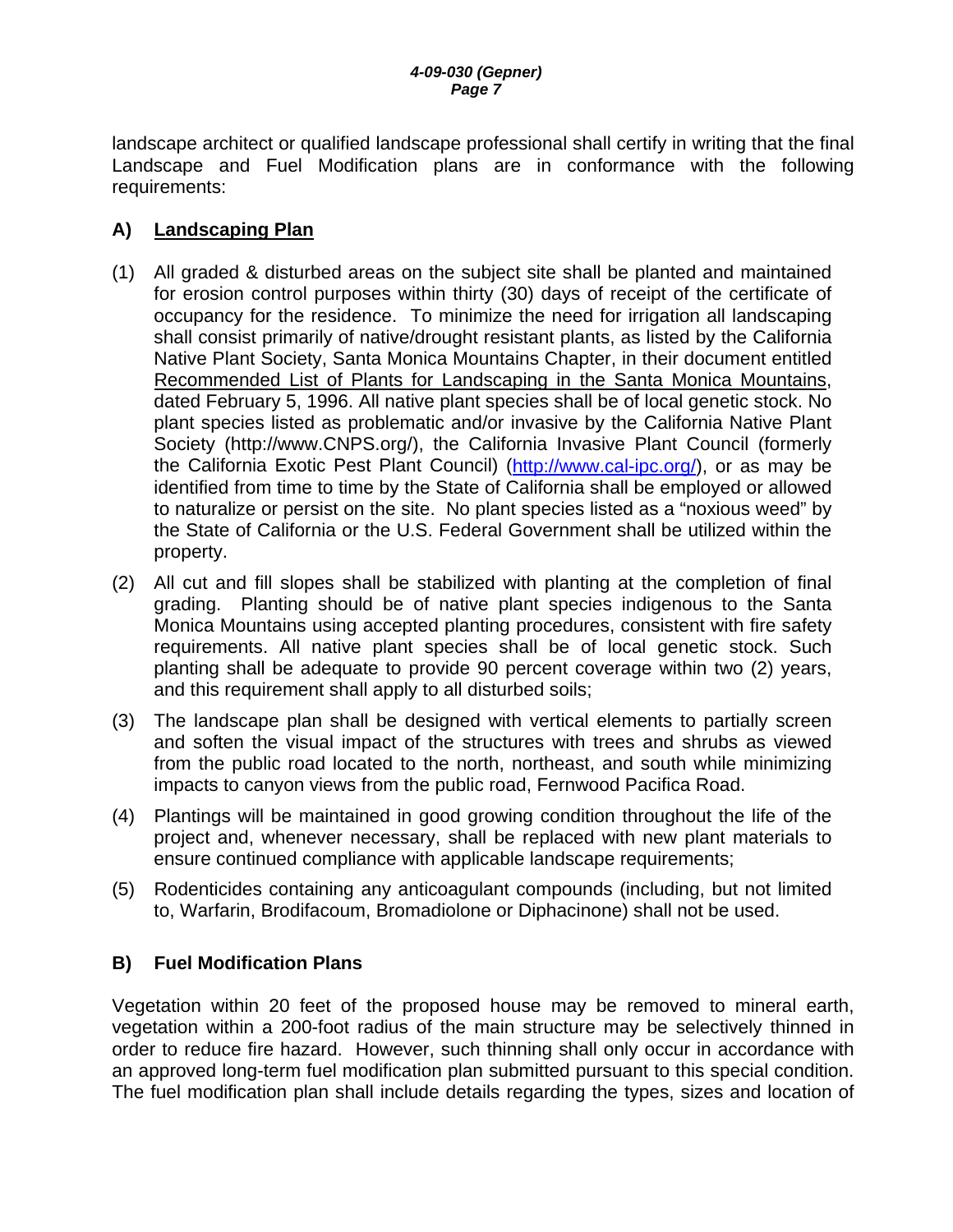<span id="page-7-0"></span>plant materials to be removed, and how often thinning is to occur. In addition, the applicant shall submit evidence that the fuel modification plan has been reviewed and approved by the Forestry Department of Los Angeles County. Irrigated lawn, turf and ground cover planted within the twenty foot radius of the proposed house shall be selected from the most drought tolerant species or subspecies, or varieties suited to the Mediterranean climate of the Santa Monica Mountains.

#### **C) Conformance with Coastal Commission Approved Site/Development Plans**

The Permittee shall undertake development in accordance with the final Landscape and Fuel Modification Plans. The final Landscape and Fuel Modification Plans shall be in conformance with the site/development plans approved by the Coastal Commission. Any changes to the Coastal Commission approved site/development plans shall be reported to the Executive Director. No changes to the Coastal Commission approved final site/development plans shall occur without an amendment to the coastal development permit, unless the Executive Director determines that no amendment is legally required.

#### **D) Monitoring**

Three years from the date of the receipt of the Certificate of Occupancy for the residence the applicant shall submit to the Executive Director, a landscape monitoring report, prepared by a licensed Landscape Architect or qualified Resource Specialist, that certifies the on-site landscaping is in conformance with the landscape plan approved pursuant to this Special Condition. The monitoring report shall include photographic documentation of plant species and plant coverage.

If the landscape monitoring report indicates the landscaping is not in conformance with or has failed to meet the requirements specified in this condition, the applicant, or successors in interest, shall submit, within 30 days of the date of the monitoring report, a revised or supplemental landscape plan, certified by a licensed Landscape Architect or a qualified Resource Specialist, that specifies additional or supplemental landscaping measures to remediate those portions of the original plan that have failed or are not in conformance with the original approved plan. This remedial landscaping plan shall be implemented within 30 days of the date of the final supplemental landscaping plan and remedial measures shall be repeated as necessary to meet the requirements of this condition.

#### **4. Interim Erosion Control & Construction Best Management Practices Plan**

A. *Prior to the issuance to the issuance Coastal Development Permit*, the applicant shall submit to the Executive Director an Interim Erosion Control and Construction Best Management Practices plan, prepared by licensed civil engineer or qualified water quality professional. The consulting civil engineer/water quality professional shall certify in writing that the Interim Erosion Control and Construction Best Management Practices (BMPs) plan is in conformance with the following requirements: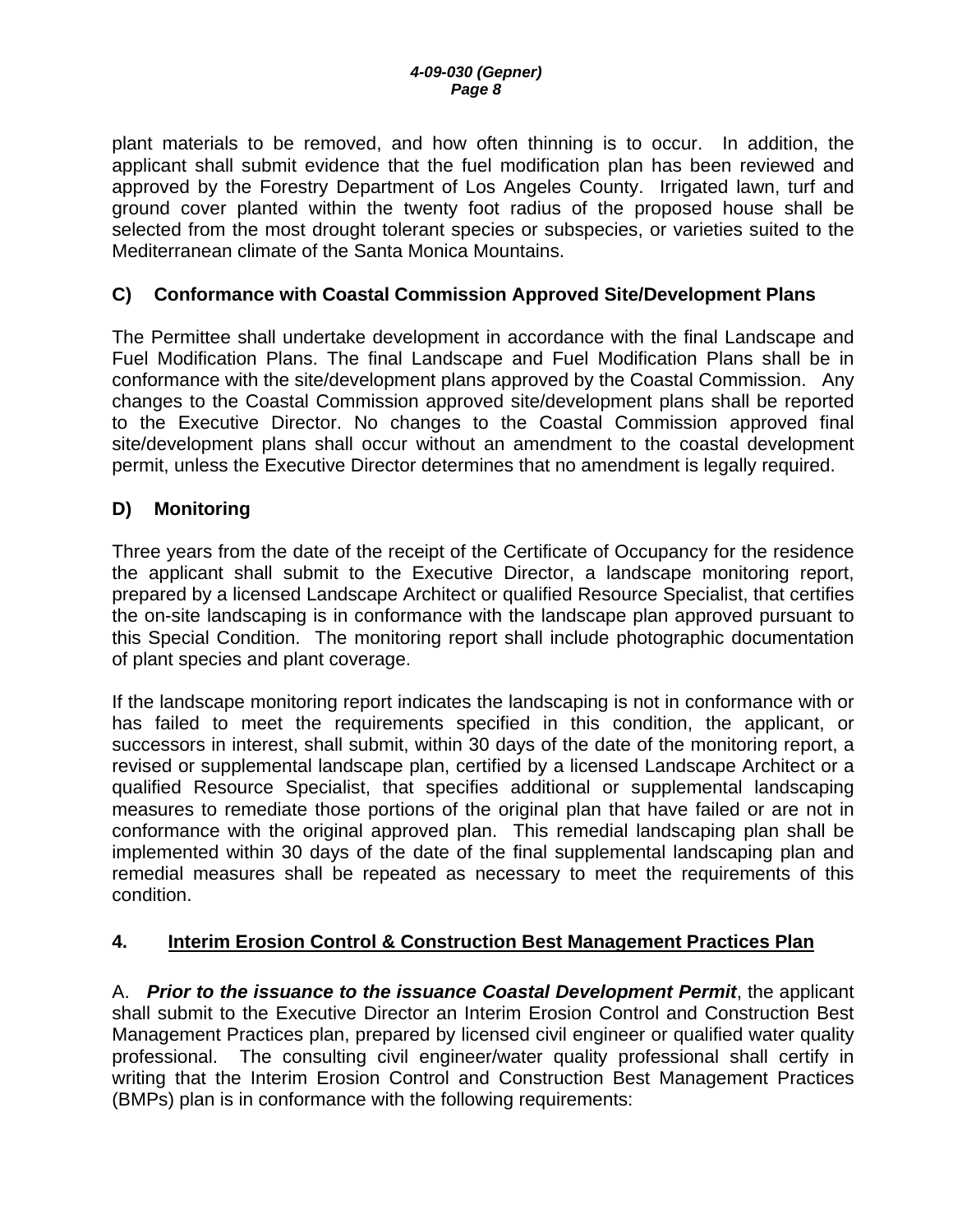#### **1. Erosion Control Plan**

- (a) The plan shall delineate the areas to be disturbed by grading or construction activities and shall include any temporary access roads, staging areas and stockpile areas. The natural areas on the site shall be clearly delineated on the plan and on-site with fencing or survey flags.
- (b) Include a narrative report describing all temporary run-off and erosion control measures to be used during construction.
- (c) The plan shall identify and delineate on a site or grading plan the locations of all temporary erosion control measures.
- (d) The plan shall specify that should grading take place during the rainy season (November 1 – March 31) the applicant shall install or construct temporary sediment basins (including debris basins, desilting basins or silt traps); temporary drains and swales; sand bag barriers; silt fencing; stabilize any stockpiled fill with geofabric covers or other appropriate cover; install geotextiles or mats on all cut or fill slopes; and close and stabilize open trenches as soon as possible.
- (e) The erosion control measures shall be required on the project site prior to or concurrent with the initial grading operations and maintained throughout the development process to minimize erosion and sediment from runoff waters during construction. All sediment should be retained on-site, unless removed to an appropriate, approved dumping location either outside of the coastal zone or within the coastal zone to a site permitted to receive fill.
- (f) The plan shall also include temporary erosion control measures should grading or site preparation cease for a period of more than 30 days, including but not limited to: stabilization of all stockpiled fill, access roads, disturbed soils and cut and fill slopes with geotextiles and/or mats, sand bag barriers, silt fencing; temporary drains and swales and sediment basins. The plans shall also specify that all disturbed areas shall be seeded with native grass species and include the technical specifications for seeding the disturbed areas. These temporary erosion control measures shall be monitored and maintained until grading or construction operations resume.

#### **2. Construction Best Management Practices**

- (a) No demolition or construction materials, debris, or waste shall be placed or stored where it may enter sensitive habitat, receiving waters or a storm drain, or be subject to wave, wind, rain, or tidal erosion and dispersion.
- (b) No demolition or construction equipment, materials, or activity shall be placed in or occur in any location that would result in impacts to environmentally sensitive habitat areas, streams, wetlands or their buffers.
- (c) Any and all debris resulting from demolition or construction activities shall be removed from the project site within 24 hours of completion of the project.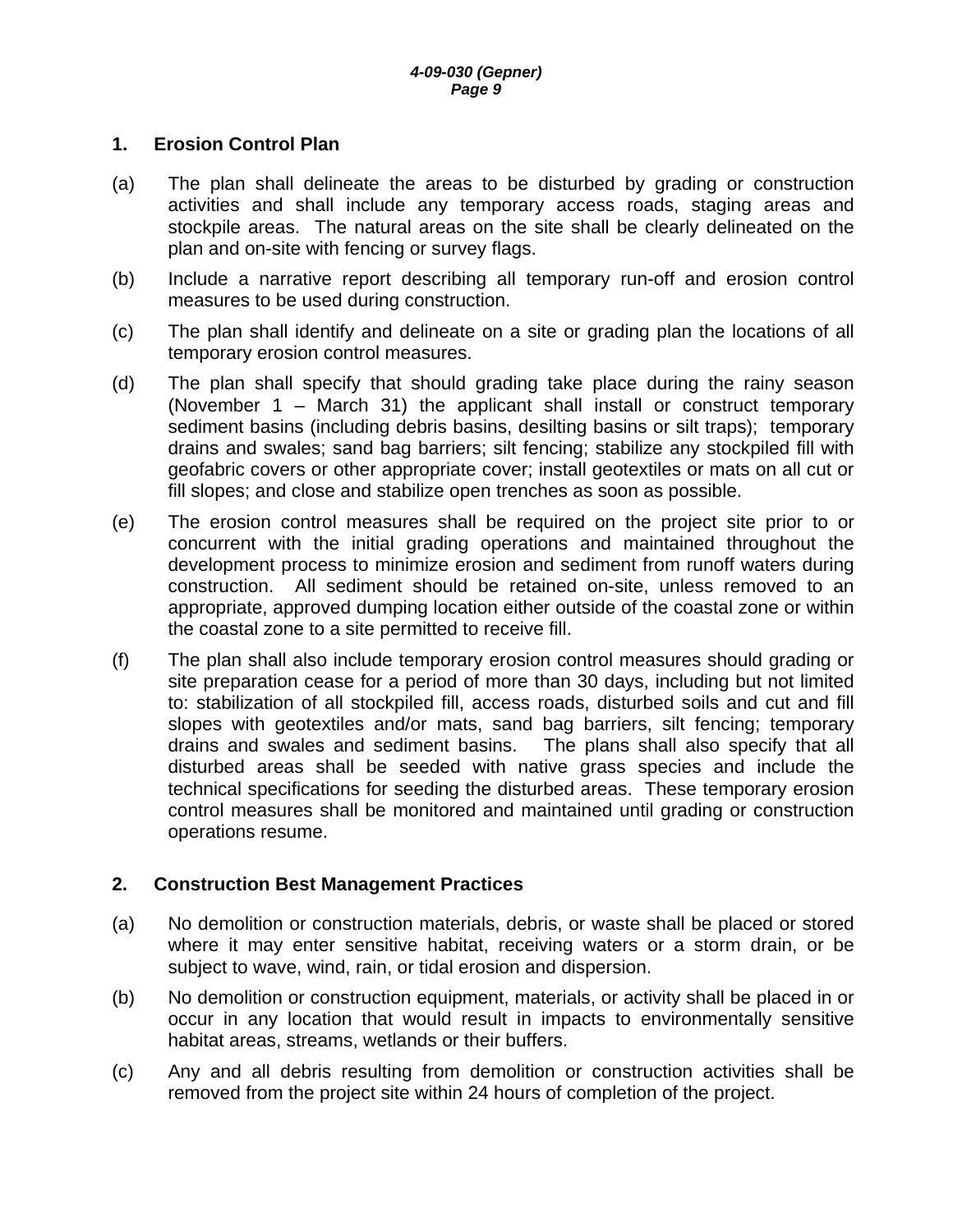- (d) Demolition or construction debris and sediment shall be removed from work areas each day that demolition or construction occurs to prevent the accumulation of sediment and other debris that may be discharged into coastal waters.
- (e) All trash and debris shall be disposed in the proper trash and recycling receptacles at the end of every construction day.
- (f) The applicant shall provide adequate disposal facilities for solid waste, including excess concrete, produced during demolition or construction.
- (g) Debris shall be disposed of at a legal disposal site or recycled at a recycling facility. If the disposal site is located in the coastal zone, a coastal development permit or an amendment to this permit shall be required before disposal can take place unless the Executive Director determines that no amendment or new permit is legally required.
- (h) All stock piles and construction materials shall be covered, enclosed on all sides, shall be located as far away as possible from drain inlets and any waterway, and shall not be stored in contact with the soil.
- (i) Machinery and equipment shall be maintained and washed in confined areas specifically designed to control runoff. Thinners or solvents shall not be discharged into sanitary or storm sewer systems.
- (j) The discharge of any hazardous materials into any receiving waters shall be prohibited.
- (k) Spill prevention and control measures shall be implemented to ensure the proper handling and storage of petroleum products and other construction materials. Measures shall include a designated fueling and vehicle maintenance area with appropriate berms and protection to prevent any spillage of gasoline or related petroleum products or contact with runoff. The area shall be located as far away from the receiving waters and storm drain inlets as possible.
- (l) Best Management Practices (BMPs) and Good Housekeeping Practices (GHPs) designed to prevent spillage and/or runoff of demolition or construction-related materials, and to contain sediment or contaminants associated with demolition or construction activity, shall be implemented prior to the on-set of such activity
- (m) All BMPs shall be maintained in a functional condition throughout the duration of construction activity.

B. The final Interim Erosion Control and Construction Best Management Practices plan, shall be in conformance with the site/ development plans approved by the Coastal Commission. Any changes to the Coastal Commission approved site/development plans required by the consulting civil engineer/water quality professional shall be reported to the Executive Director. No changes to the Coastal Commission approved final site/development plans shall occur without an amendment to the coastal development permit, unless the Executive Director determines that no amendment is required.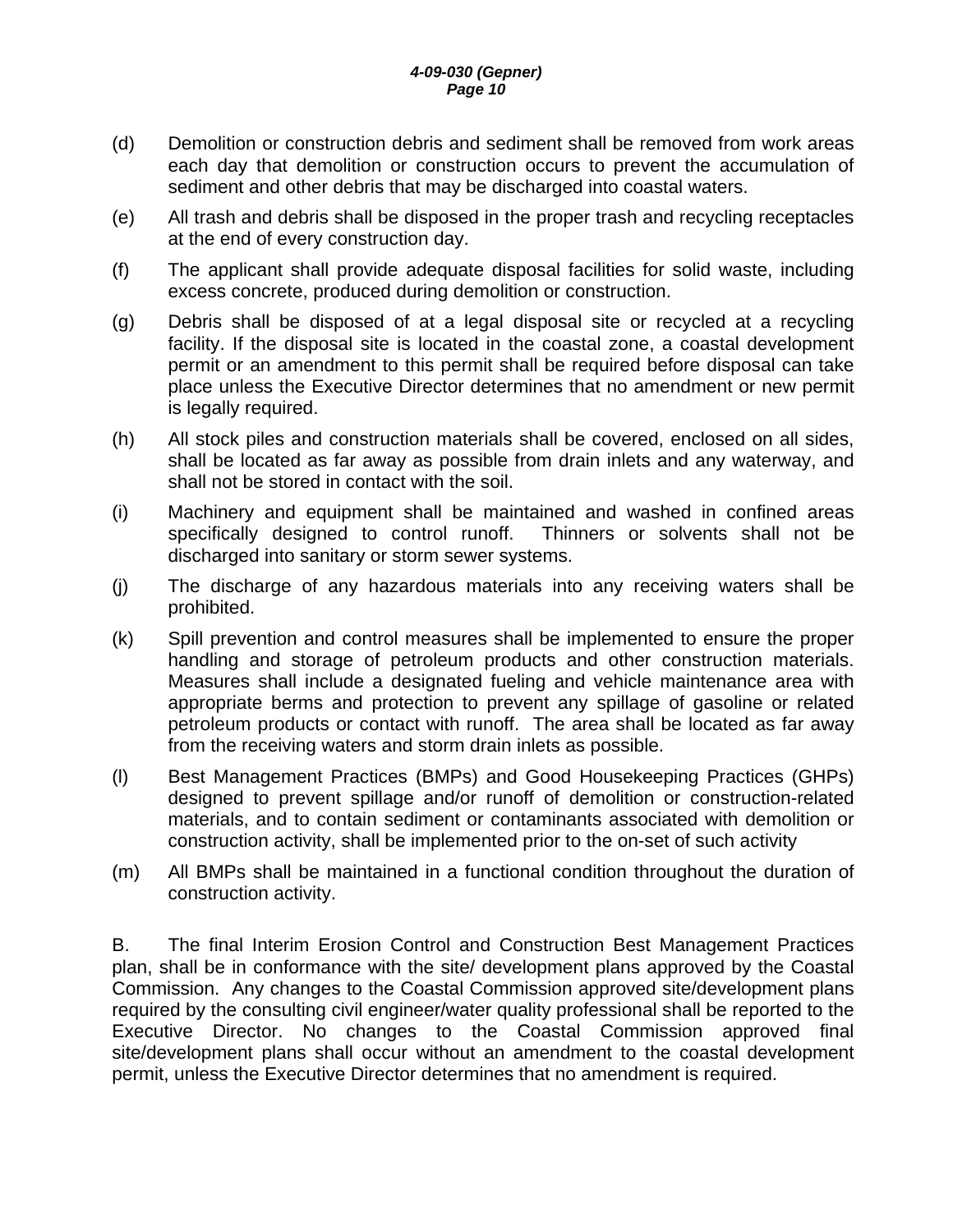### <span id="page-10-0"></span>**5. Assumption of Risk, Waiver of Liability and Indemnity**

By acceptance of this permit, the applicant acknowledges and agrees (i) that the site may be subject to hazards from wildfire and erosion; (ii) to assume the risks to the applicant and the property that is the subject of this permit of injury and damage from such hazards in connection with this permitted development; (iii) to unconditionally waive any claim of damage or liability against the Commission, its officers, agents, and employees for injury or damage from such hazards; and (iv) to indemnify and hold harmless the Commission, its officers, agents, and employees with respect to the Commission's approval of the project against any and all liability, claims, demands, damages, costs (including costs and fees incurred in defense of such claims), expenses, and amounts paid in settlement arising from any injury or damage due to such hazards.

### **6. Future Development Restriction**

This permit is only for the development described in this Coastal Development Permit. Pursuant to Title 14 California Code of Regulations section 13253(b)(6), the exemptions otherwise provided in Public Resources Code section 30610(b) shall not apply to the development governed by this Coastal Development Permit. Accordingly, any future structures, future improvements, or change of use to the permitted structure governed by this permit, including but not limited to, the conversion of the garage to habitable space, or the addition of an interior stairway from the first floor garage to the second floor recreation room, or any grading, shall require an amendment to this Coastal Development Permit from the Commission or shall require an additional coastal development permit from the Commission or from the applicable certified local government.

### **7. Structural Appearance**

*Prior to issuance of the Coastal Development Permit*, the applicant shall submit for the review and approval of the Executive Director, a color palette and material specifications for the outer surface of all structures authorized by the approval of this Coastal Development Permit. The palette samples shall be presented in a format not to exceed 8<sup>1</sup>/<sub>2</sub>" x 11" x <sup>1</sup>/<sub>2</sub>" in size. The palette shall include the colors proposed for the roofs, trims, exterior surfaces, fences, retaining walls, and other structures authorized by this permit. Acceptable colors shall be limited to colors compatible with the surrounding environment (earth tones) including shades of green, brown and gray with no white or light shades and no bright tones. All windows shall be comprised of non-glare glass.

The approved structures shall be colored with only the colors and window materials authorized pursuant to this special condition. Alternative colors or materials for future repainting or resurfacing or new windows may only be applied to the structures authorized by this Coastal Development Permit if such changes are specifically authorized by the Executive Director as complying with this special condition.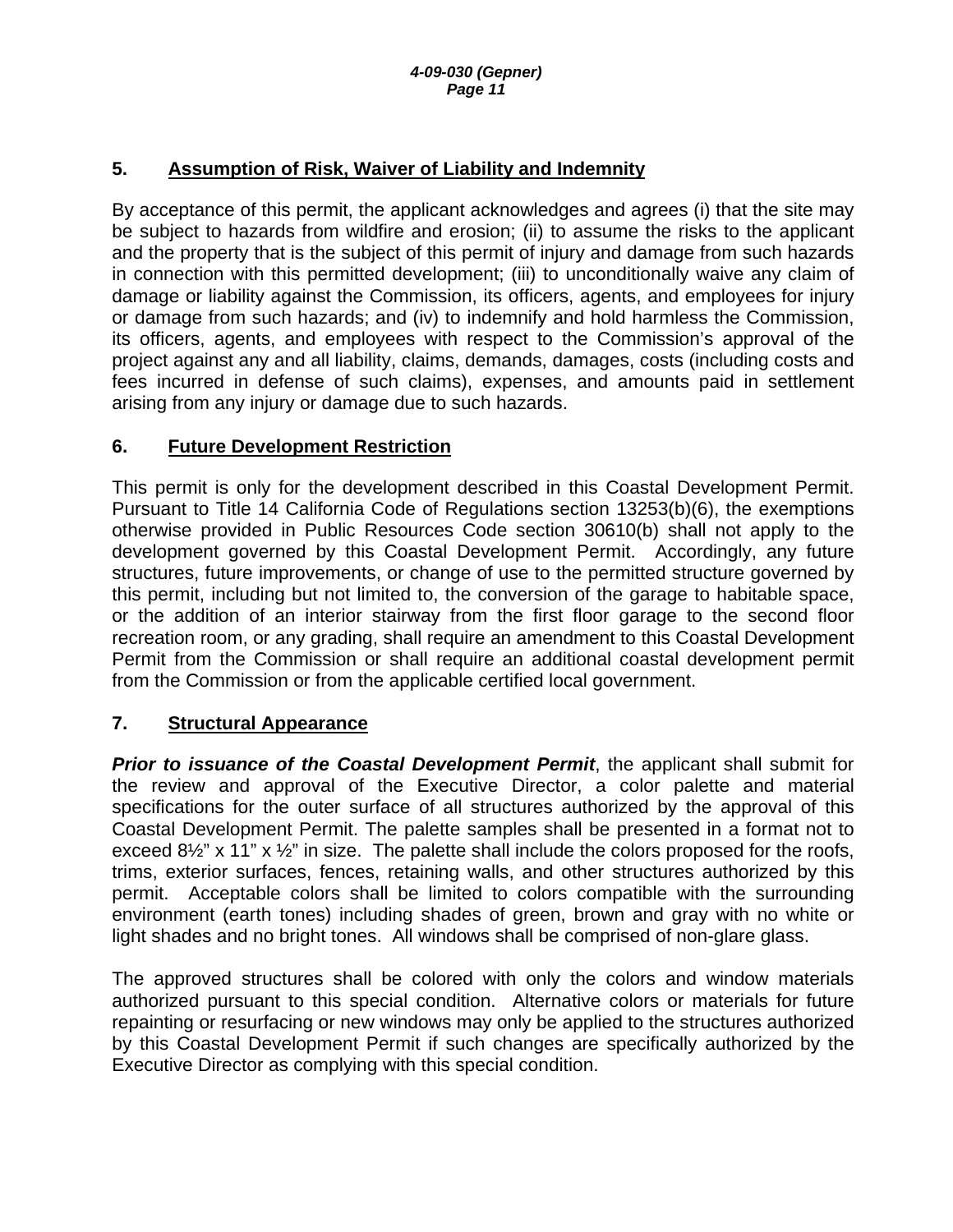### <span id="page-11-0"></span>**8. Lighting Restriction**

A. The only outdoor night lighting allowed on the subject parcel is limited to the following:

- (1) The minimum necessary to light walkways used for entry and exit to the structures, including parking areas on the site. This lighting shall be limited to fixtures that do not exceed two feet in height above finished grade, are directed downward and generate the same or less lumens equivalent to those generated by a 60 watt incandescent bulb, unless a greater number of lumens is authorized by the Executive Director.
- (2) Security lighting attached to the residence and garage shall be controlled by motion detectors and is limited to same or less lumens equivalent to those generated by a 60 watt incandescent bulb.
- (3) The minimum necessary to light the entry area to the driveway with the same or less lumens equivalent to those generated by a 60 watt incandescent bulb.

B. No lighting around the perimeter of the site and no lighting for aesthetic purposes is allowed.

#### **9. Pool and Spa Drainage and Maintenance**

By acceptance of this permit, the applicant agrees to install a no chlorine or low chlorine purification system and agrees to maintain proper pool water pH, calcium and alkalinity balance to ensure any runoff or drainage from the pool or spa will not include excessive amounts of chemicals that may adversely affect water quality or environmentally sensitive habitat areas. In addition, the applicant agrees not to discharge chlorinated or nonchlorinated pool water into a street, storm drain, creek, canyon drainage channel, or other location where it could enter receiving waters.

#### **10. Deed Restriction**

*Prior to issuance of the Coastal Development Permit*, the applicant shall submit to the Executive Director for review and approval documentation demonstrating that the applicant has executed and recorded against the parcel(s) governed by this permit a deed restriction, in a form and content acceptable to the Executive Director: (1) indicating that, pursuant to this permit, the California Coastal Commission has authorized development on the subject property, subject to terms and conditions that restrict the use and enjoyment of that property; and (2) imposing the Special Conditions of this permit as covenants, conditions and restrictions on the use and enjoyment of the Property. The deed restriction shall include a legal description of the entire parcel or parcels governed by this permit. The deed restriction shall also indicate that, in the event of an extinguishment or termination of the deed restriction for any reason, the terms and conditions of this permit shall continue to restrict the use and enjoyment of the subject property so long as either this permit or the development it authorizes, or any part,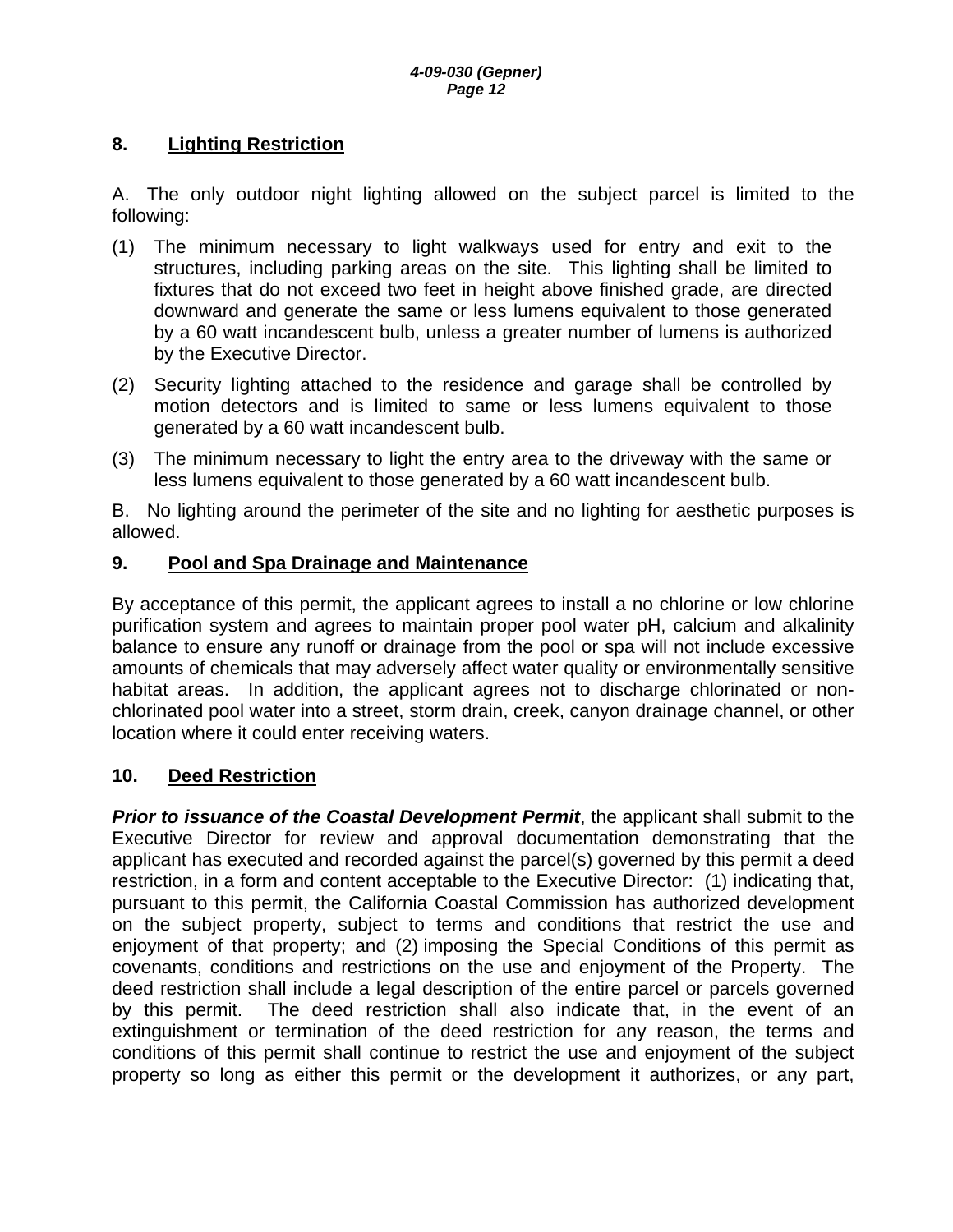<span id="page-12-0"></span>modification, or amendment thereof, remains in existence on or with respect to the subject property.

#### **11. Lot Combination**

- A. By acceptance of this permit, the applicant agrees, on behalf of itself and all successors and assigns with respect to the subject property, that: (1) All portions of the 4 parcels known as APNs 4447-014-011, 012, 013, 014 (also known as lots 23 – 27, Block 2, Tract 8859) shall be recombined and unified, and shall henceforth be considered and treated as a single parcel of land for all purposes, including but not limited to sale, conveyance, lease, development, taxation or encumbrance; and (2) the single parcel created thereby shall not be divided, and none of the parcels existing at the time of this permit approval shall be alienated from each other or from any portion of the combined and unified parcel hereby created.
- B. *Prior to issuance of this coastal development permit*, the applicant shall execute and record a deed restriction against each lot described above, in a form acceptable to the Executive Director, reflecting the restrictions set forth above. The deed restriction shall include a legal description and graphic depiction of the 4 parcels being recombined and unified. The deed restriction shall run with the land, binding all successors and assigns, and shall be recorded free of prior liens that the Executive Director determines may affect the enforceability of the restriction.
- C. *Prior to issuance of this coastal development permit*, but after the deed restriction described in the prior paragraph is recorded, the applicant shall provide evidence to the Executive Director that the applicant has provided a copy of the recorded deed restriction to the county assessor's office and requested that the assessor's office (1) revise its records and maps to reflect the combination of the parcels, including assigning a new, single APN for the unified parcel, and (2) send the Commission notice when it has done so, indicating the new, single APN.

## **IV. Findings and Declarations**

The Commission hereby finds and declares:

## **A. Project Description**

The applicant proposes to construct a 24 foot high, two story accessory building consisting of lower level, partially underground, 3-car, 600 sq. ft. garage, and 600 sq. ft. recreation room on upper level, a swimming pool with thermal solar panels, repave 2,190 sq. ft. of driveway, and 361 cubic yards of cut grading to be exported to a disposal site located outside the coastal zone. The subject property consists of five lots with an existing two-story 2,573 sq. ft. residence originally constructed in 1926. (Exhibits  $1 - 7$ ).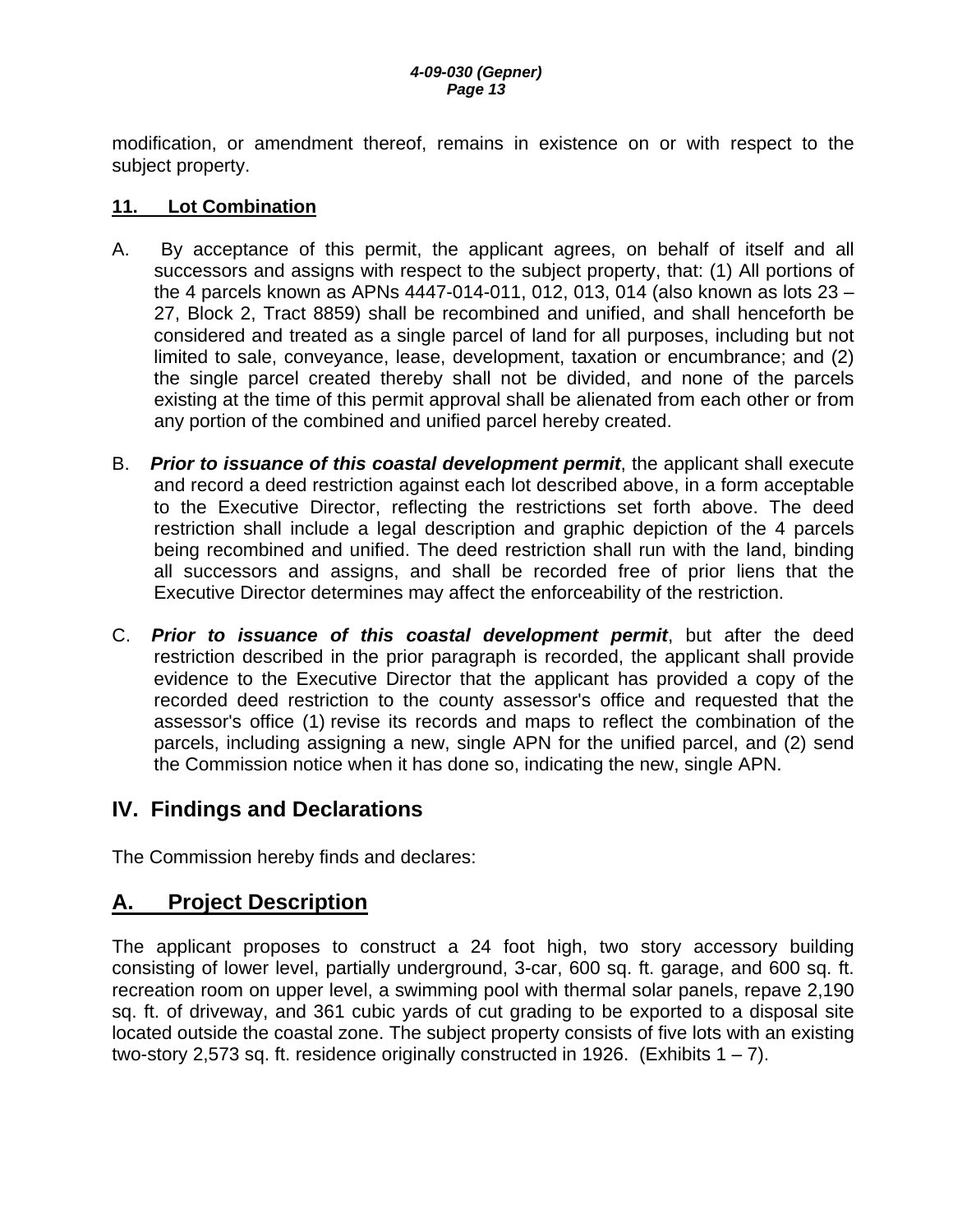<span id="page-13-0"></span>The proposed project site is located within the Fernwood Pacifica Small Lot Subdivision (Exhibits 1 and 2). All of the parcels surrounding the subject site, which consists of five lots (two lots are merged together into one lot as identified on the Los Angeles County Assessors Parcel Map where the existing residence is located), are developed with residences. There are no lots in the immediate vicinity that are deed restricted as open space/transfer of development credit lots in order to extinguish their development potential, according to the Commission's records. The proposed project site is located on Fernwood Pacifica Road. The residence originally constructed in 1925 on the subject site and surrounding properties includes substantial gardens with native and non-native vegetation that is not considered environmentally sensitive habitat (ESHA).

The Commission approved this same project on June 13, 2006 as Coastal Permit 4-05- 167 with similar conditions of approval. This Coastal Permit was never issued and its approval expired on June 13, 2008.

## **B. Hazards and Geologic Stability**

The proposed development is located in the Malibu/Santa Monica Mountains area, an area that is generally considered to be subject to an unusually high amount of natural hazards. Geologic hazards common to the Santa Monica Mountains area include landslides, erosion, and flooding. In addition, fire is an inherent threat to the indigenous chaparral community of the coastal mountains. Wildfires often denude hillsides in the Santa Monica Mountains of all existing vegetation, thereby contributing to an increased potential for erosion and landslides on property.

Section 30253 of the Coastal Act states, in pertinent part, that new development shall:

- *(1) Minimize risks to life and property in areas of high geologic, flood, and fire hazard.*
- *(2) Assure stability and structural integrity, and neither create nor contribute significantly to erosion, instability, or destruction of the site or surrounding area or in any way require the construction of protective devices that would substantially alter natural landforms along bluffs and cliffs.*

#### **Geology**

The applicant has submitted the Updated Limited Engineering Geologic and Geotechnical Engineering Report, dated December 21, 2007 and the Limited Engineering Geologic and Geotechnical Engineering Exploration, dated February 18, 2004, both prepared by Robertson Geotechnical Inc. which addresses the geologic conditions on the site.

The geologic consultants have found the geology of the proposed project site to be suitable for the construction of the proposed garage and recreation room. They have identified no landslides or other geologic hazards on the site. The report states that: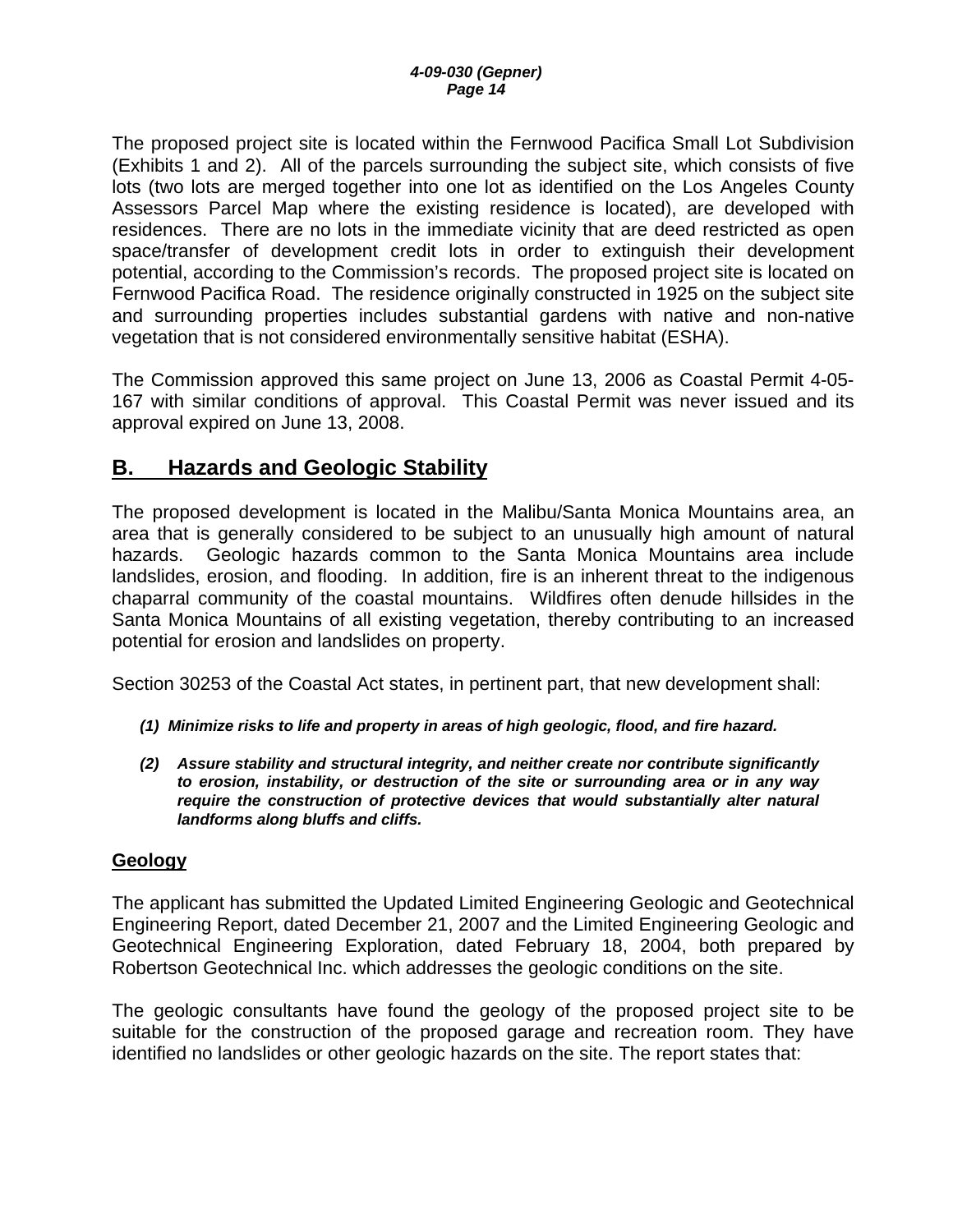Based upon our exploration and experience with similar projects, construction of the proposed garage with recreation room above in the proposed location along the motor court is considered feasible from an engineering geologic and soils engineering standpoint provided our advice and recommendations are made a part of the plans and are implemented during construction.

The geologic and geotechnical engineering consultants conclude that the proposed developments are feasible and will be free from geologic hazard provided their recommendations are incorporated into the proposed development. The Geotechnical Report contains several recommendations to be incorporated into the project including UBC Structural Design Critieria, foundations, foundation settlement, excavation characteristics, retaining walls, temporary cut slope stability, floor slabs, waterproofing, drainage control, monitoring, plan review, site observations, and construction site maintenance. To ensure that the recommendations of the consultant have been incorporated into all proposed development, the Commission, as specified in **Special Condition No. 1,** requires the applicant to incorporate the recommendations cited in the Geotechnical Report into all final design and construction plans. Final plans approved by the consultant shall be in substantial conformance with the plans approved by the Commission. Any substantial changes to the proposed developments, as approved by the Commission, which may be recommended by the consultant shall require an amendment to the permit or a new coastal development permit.

The Commission finds that controlling and diverting run-off in a non-erosive manner from the proposed structure, impervious surfaces, and building pad will minimize erosion and add to the geologic stability of the project sites. To ensure that adequate drainage and erosion control are included in the proposed development, the Commission requires the applicant to submit drainage and runoff control plans, and the interim erosion control plans, as specified in **Special Conditions Nos. 2 and 4. Special Condition No. 4** requires the applicants to maintain a functional drainage system at the subject site to insure that run-off from the project site is diverted in a non-erosive manner to minimize erosion at the site for the life of the proposed development. Should the drainage and runoff control system of the project site fail at any time, the applicant will be responsible for any repairs or restoration of eroded areas as consistent with the terms of **Special Condition No. 2**.

The Commission also finds that landscaping of graded and disturbed areas on the subject site will serve to stabilize disturbed soils, reduce erosion and thus enhance and maintain the geologic stability of the site. Therefore, **Special Condition No. 3** requires the applicant to submit and implement landscaping plans. **Special Condition No. 3** also requires the applicant to utilize and maintain native and noninvasive plant species compatible with the surrounding area for landscaping the project sites.

Invasive and non-native plant species are generally characterized as having a shallow root structure in comparison with their high surface/foliage weight. The Commission notes that non-native and invasive plant species with high surface/foliage weight and shallow root structures do not serve to stabilize slopes and that such vegetation results in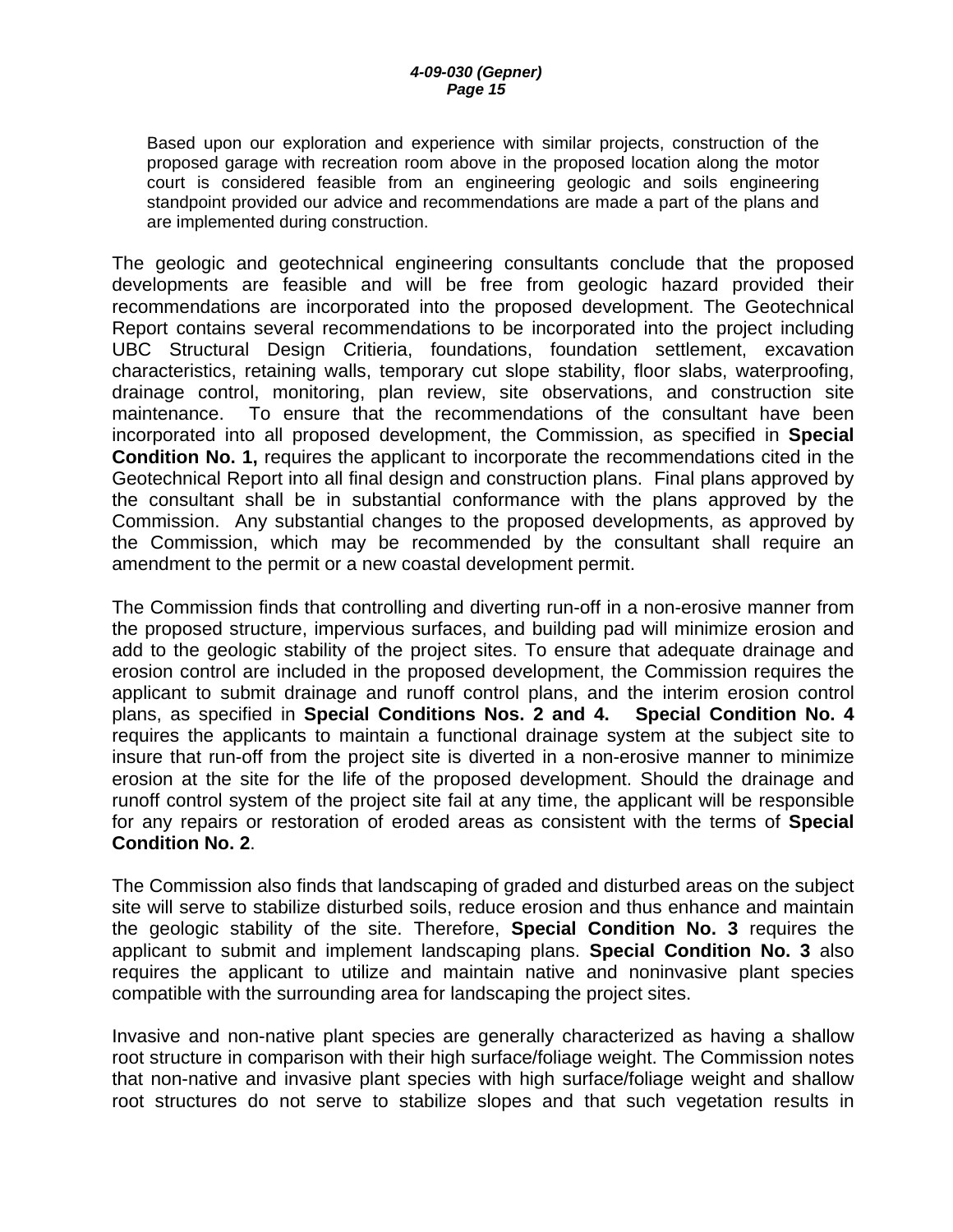potential adverse effects to the stability of the project site. Native species, alternatively, tend to have a deeper root structure than non-native and invasive species, and once established aid in preventing erosion.

The Commission finds that the proposed project, as conditioned, will minimize potential geologic hazards of the project site and adjacent properties.

#### **Wild Fire**

The proposed project is located in the Santa Monica Mountains, an area subject to an extraordinary potential for damage or destruction from wild fire. Typical vegetation in the Santa Monica Mountains consists mostly of coastal sage scrub and chaparral. Many plant species common to these communities produce and store terpenes, which are highly flammable substances (Mooney in Barbour, Terrestrial Vegetation of California, 1988). Chaparral and sage scrub communities have evolved in concert with, and continue to produce the potential for, frequent wild fires. The typical warm, dry summer conditions of the Mediterranean climate combine with the natural characteristics of the native vegetation to pose a risk of wild fire damage to development that cannot be completely avoided or mitigated.

Due to the fact that the proposed project is located in an area subject to an extraordinary potential for damage or destruction from wild fire, the Commission can only approve the project if the applicant assumes the liability from these associated risks. Through **Special Condition No. 5**, the wildfire waiver of liability, the applicant acknowledges the nature of the fire hazard which exists on the site and which may affect the safety of the proposed development. Moreover, through acceptance of **Special Condition No. 5**, the applicant also agrees to indemnify the Commission, its officers, agents and employees against any and all expenses or liability arising out of the acquisition, design, construction, operation, maintenance, existence, or failure of the permitted project.

The following special conditions are required, as determined in the findings above, to assure the project's consistency with Section 30253 of the Coastal Act and as a response to the risks associated with the project:

| <b>Special Condition 1. Plans Conforming to Engineering Geologist's Recommendations</b> |
|-----------------------------------------------------------------------------------------|
| <b>Special Condition 2. Drainage and Runoff Control Plan</b>                            |
| <b>Special Condition 3. Landscaping and Fuel Modification Plans</b>                     |
| <b>Special Condition 4.</b> Interim Erosion Control & Construction Best Management      |
| <b>Practices Plan</b>                                                                   |
| <b>Special Condition 5.</b> Assumption of Risk, Waiver of Liability and Indemnity       |

For the reasons set forth above, the Commission finds that, as conditioned, the proposed project is consistent with Section 30253 of the Coastal Act.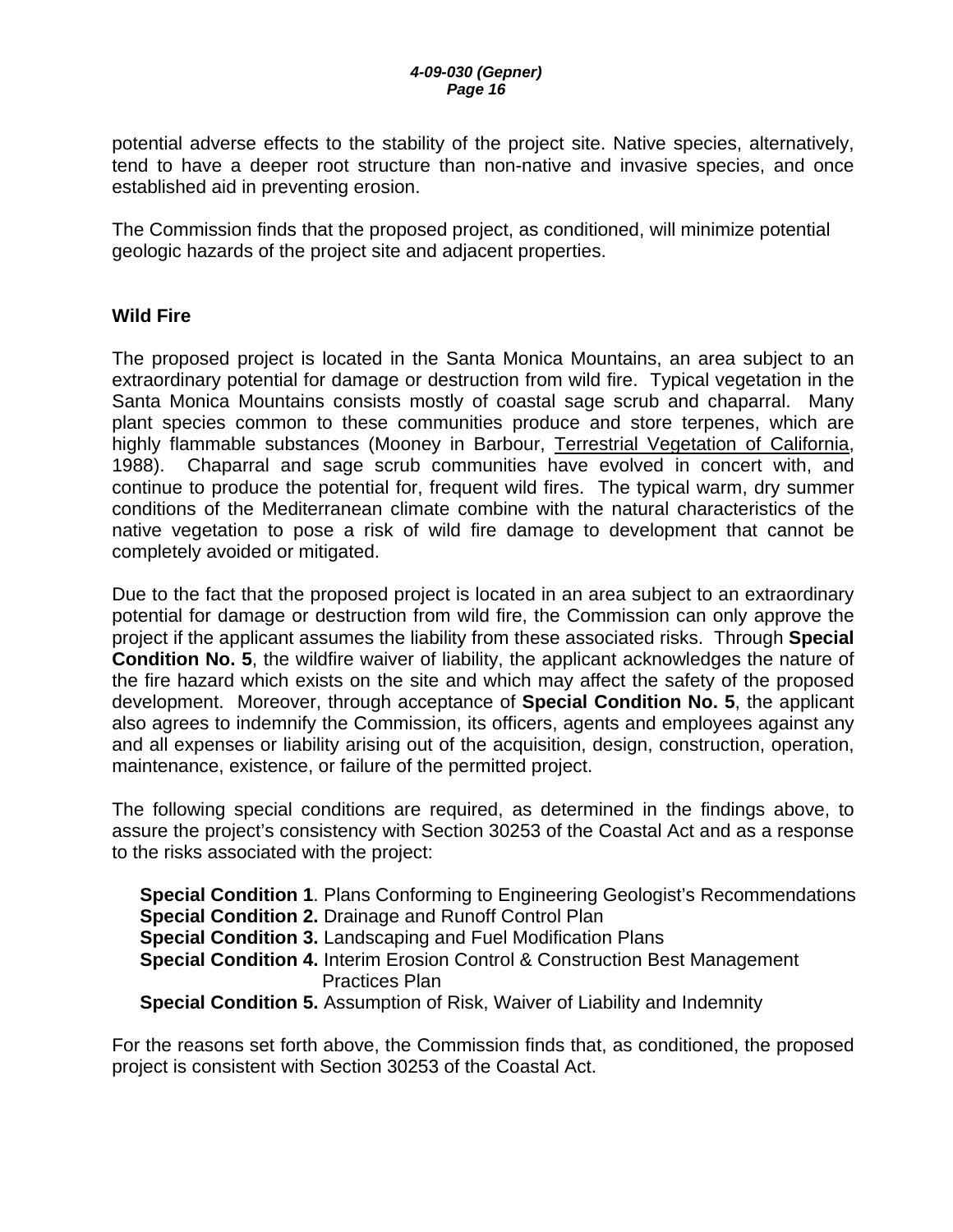### <span id="page-16-0"></span>**C. Visual Resources**

Section 30251 of the Coastal Act states:

*The scenic and visual qualities of coastal areas shall be considered and protected as a resource of public importance. Permitted development shall be sited and designed to protect views to and along the ocean and scenic coastal areas, to minimize the alteration of natural land forms, to be visually compatible with the character of surrounding areas, and, where feasible, to restore and enhance visual quality in visually degraded areas. New development in highly scenic areas such as those designated in the California Coastline reservation and Recreation Plan prepared by the Department of Parks and Recreation and by local government shall be subordinate to the character of its setting.* 

Section 30251 of the Coastal Act requires scenic and visual qualities to be considered and preserved. The subject site is located within a rural area characterized by expansive, naturally vegetated mountains and hillsides.

The applicant proposes to construct a 24 foot high, two story accessory building consisting of lower level, partially underground, 3-car, 600 sq. ft. garage, and 600 sq. ft. recreation room on upper level, a swimming pool with thermal solar panels, repave 2,190 sq. ft. of driveway, and 361 cubic yards of cut grading to be exported to a disposal site located outside the coastal zone. The subject property consists of five lots with an existing 2,573 sq. ft. residence. (Exhibits  $1 - 7$ ).

This proposed development is in the Fernwood Pacifica Subdivision, where some residences have been approved and built on small parcels joined with other small parcels throughout the subdivision. The proposed project site is located on the northwest side of Fernwood Pacifica Road in an area where the road consists of numerous sharp turns. The project site is located near one of these turns. The subject development will be visible from a portion of Fernwood Pacifica Road across an existing driveway where the paving is proposed to be replaced. The majority of the project site includes mature tree and shrubbery vegetation screening the existing residential development and subject property from Fernwood Pacifica Road. Given that this proposed structure is located across an existing driveway and no closer than 32 feet from the public road, the public visibility of the proposed structure's two story elevation will be limited. Due to the location and angle of the proposed structure's roof, the proposed solar energy panels located on the south facing roof will not be visible from Fernwood Pacifica Road located to the south.

Fernwood Pacific Road is designated a priority three scenic highway in the Malibu/Santa Monica Mountains Land Use Plan with views of highly scenic hillsides. The Land Use Plan states:

Fernwood Pacifica Drive – A windy (sp), narrow road, located between Tuna Canyon Road and Topanga Canyon Boulevard. The area which Fernwood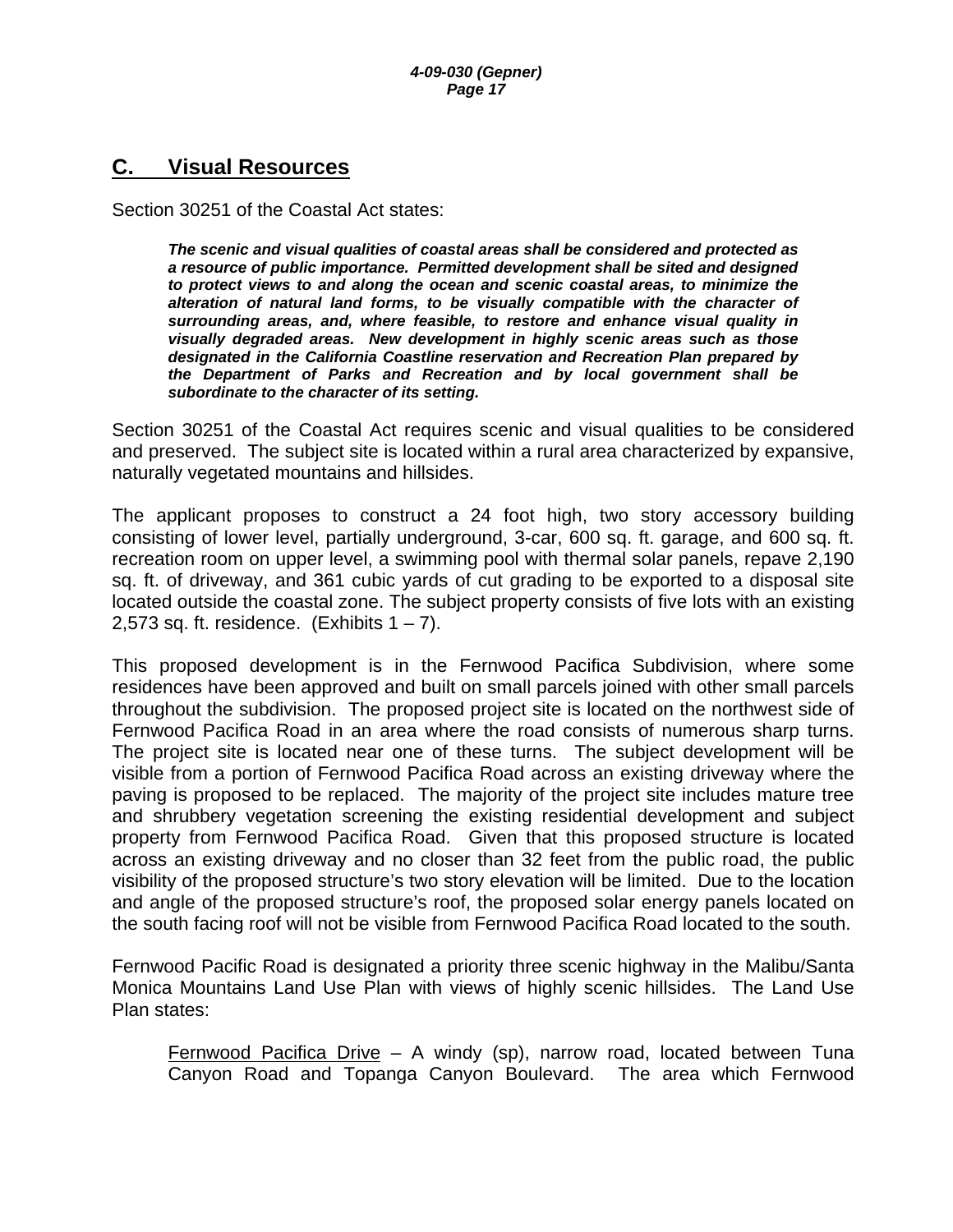Pacifica runs through is generally developed, however, natural and introduced vegetation screen many of the residences.

Because of the topography of the area, and the location of the proposed development including the garage as close as 32 feet from Fernwood Pacifica Road, the development will be visible from Fernwood Pacifica Road along the existing driveway. There are no feasible alternative building locations on these subject parcels that would significantly reduce visual impacts. In addition, the applicant has minimized the proposed grading for the project, which is proposed only within the immediate area of the building pad to prepare the site for construction of the partially underground two-story garage and recreation room above. Therefore, the Commission finds, in consideration of the landscaped character of the area, that the proposed development is sited and designed to fit in with the character and scale of the surrounding area.

Although the project is designed in a manner consistent with the character of the surrounding area, the project will still result in unavoidable adverse impacts to visual resources due to its partial visibility from the public roadway along Fernwood Pacifica Road as discussed above. Therefore, the Commission finds that it is necessary to require mitigation measures to minimize visual impacts associated with development of the project site that include finishing the exterior of the structure with a color consistent with the surrounding environment and, by incorporating windows of a non-reflective glass type to minimize impacts on public views. To ensure visual impacts associated with the colors of the structure and the potential glare of the window glass are minimized, the Commission requires the applicant to use colors compatible with the surrounding environment and non-glare glass, as detailed by **Special Condition No. 7.**

Visual impacts associated with proposed grading, and the structure itself, can be further reduced by the use of appropriate and adequate landscaping. As such, **Special Condition No. 3** requires the applicant to prepare a landscape plan relying mostly on native, non-invasive plant species to ensure that the vegetation on site remains visually compatible with the native flora of surrounding areas. Implementation of **Special Condition No. 3** will partially screen the proposed structure and soften the visual impact of the development from public views within the canyon from Fernwood Pacifica Road located to the south. To ensure that the final approved landscaping plans are successfully implemented, **Special Condition No. 3** also requires the applicant to revegetate all disturbed areas in a timely manner and includes a monitoring component to ensure the successful establishment of all newly planted and landscaped areas over time.

Finally, regarding future developments or improvements, certain types of development to the property, normally associated with a single-family residence, which might otherwise be exempt, have the potential to impact scenic and visual resources in this area. It is necessary to ensure that any future development or improvements normally associated with the entire property, which might otherwise be exempt, are reviewed by the Commission for compliance with the scenic resource policy, Section 30251 and cumulative impact policy, Section 30250 of the Coastal Act. **Special Condition No. 6**,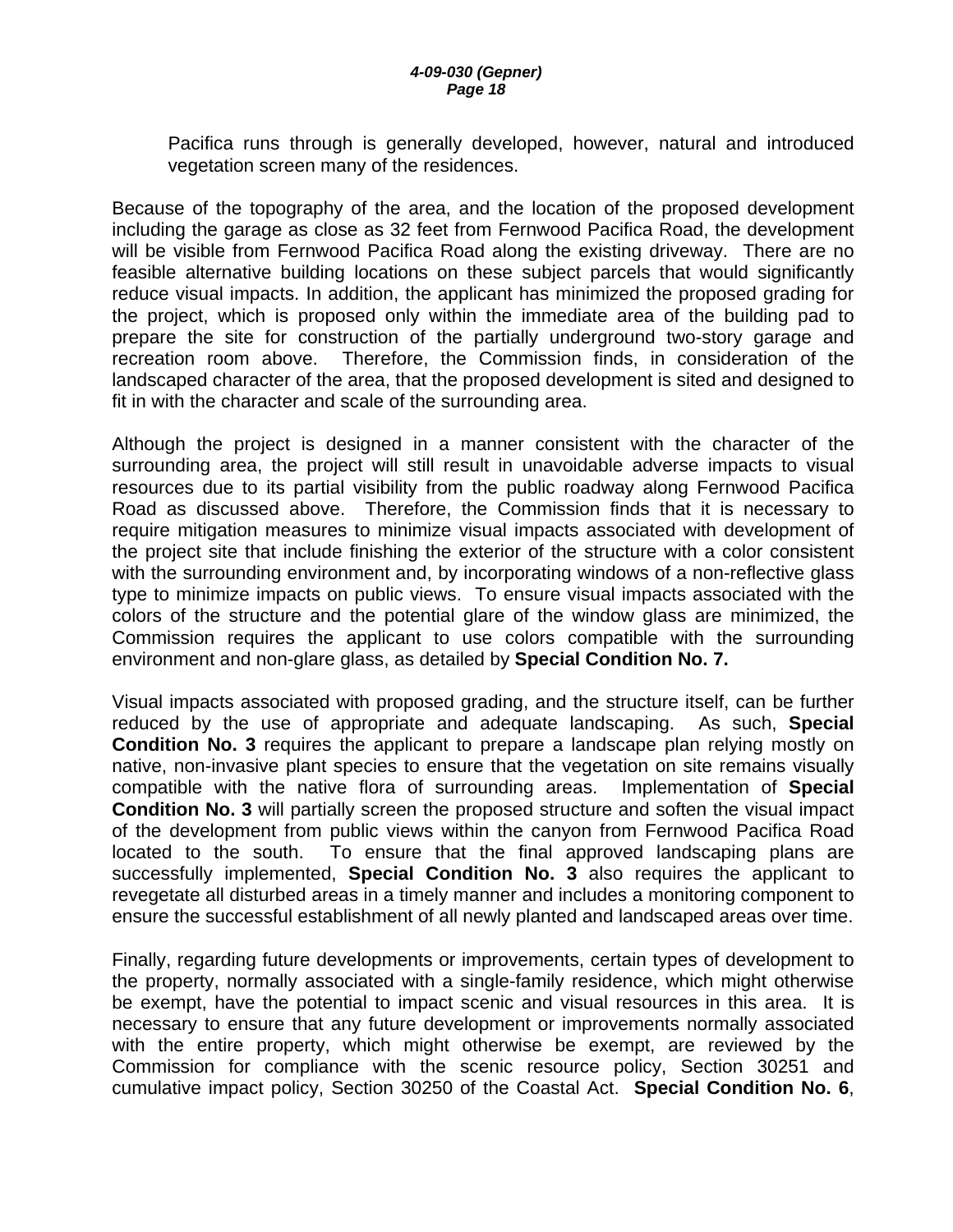<span id="page-18-0"></span>the Future Development Restriction, will ensure that the Commission will have the opportunity to review future projects for compliance with the Coastal Act. Finally, **Special Condition No. 10** requires the applicant to record a deed restriction that imposes the terms and conditions of this permit as restrictions on use and enjoyment of the subject property and provides any prospective purchaser with recorded notice that the restrictions are imposed on the subject property.

The following special conditions are required, as determined in the findings above, to assure the project's consistency with Section 30251 of the Coastal Act:

**Special Condition 3.** Landscaping and Fuel Modification Plans **Special Condition 6. Future Development Restriction Special Condition 7.** Structural Appearance **Special Condition 10.** Deed Restriction

For the reasons set forth above, the Commission finds that, as conditioned, the proposed project is consistent with Section 30251 of the Coastal Act.

## **D. Cumulative Impacts**

The proposed project involves the construction of a new single-family residence which is defined under the Coastal Act as new development. New development raises issues with respect to cumulative impacts on coastal resources. Sections 30250 and 30252 of the Coastal Act address the cumulative impacts of new development.

Section 30250(a) of the Coastal Act states:

*New residential, commercial, or industrial development, except as otherwise provided in this division, shall be located within, contiguous with, or in close proximity to, existing developed areas able to accommodate it or, where such areas are not able to accommodate it, in other areas with adequate public services and where it will not have significant adverse effects, either individually or cumulatively, on coastal resources. In addition, land divisions, other than leases for agricultural uses, outside existing developed areas shall be permitted where 50 percent of the usable parcels in the area have been developed and the created parcels would be no smaller than the average size of the surrounding parcels.*

Section 30252 of the Coastal Act states:

*The location and amount of new development should maintain and enhance public access to the coast by (l) facilitating the provision or extension of transit service, (2) providing commercial facilities within or adjoining residential development or in other areas that will minimize the use of coastal access roads, (3) providing nonautomobile circulation within the development, (4) providing adequate parking*  facilities or providing substitute means of serving the development with public *transportation, (5) assuring the potential for public transit for high intensity uses such as high-rise office buildings, and by (6) assuring that the recreational needs of new residents will not overload nearby coastal recreation areas by correlating the*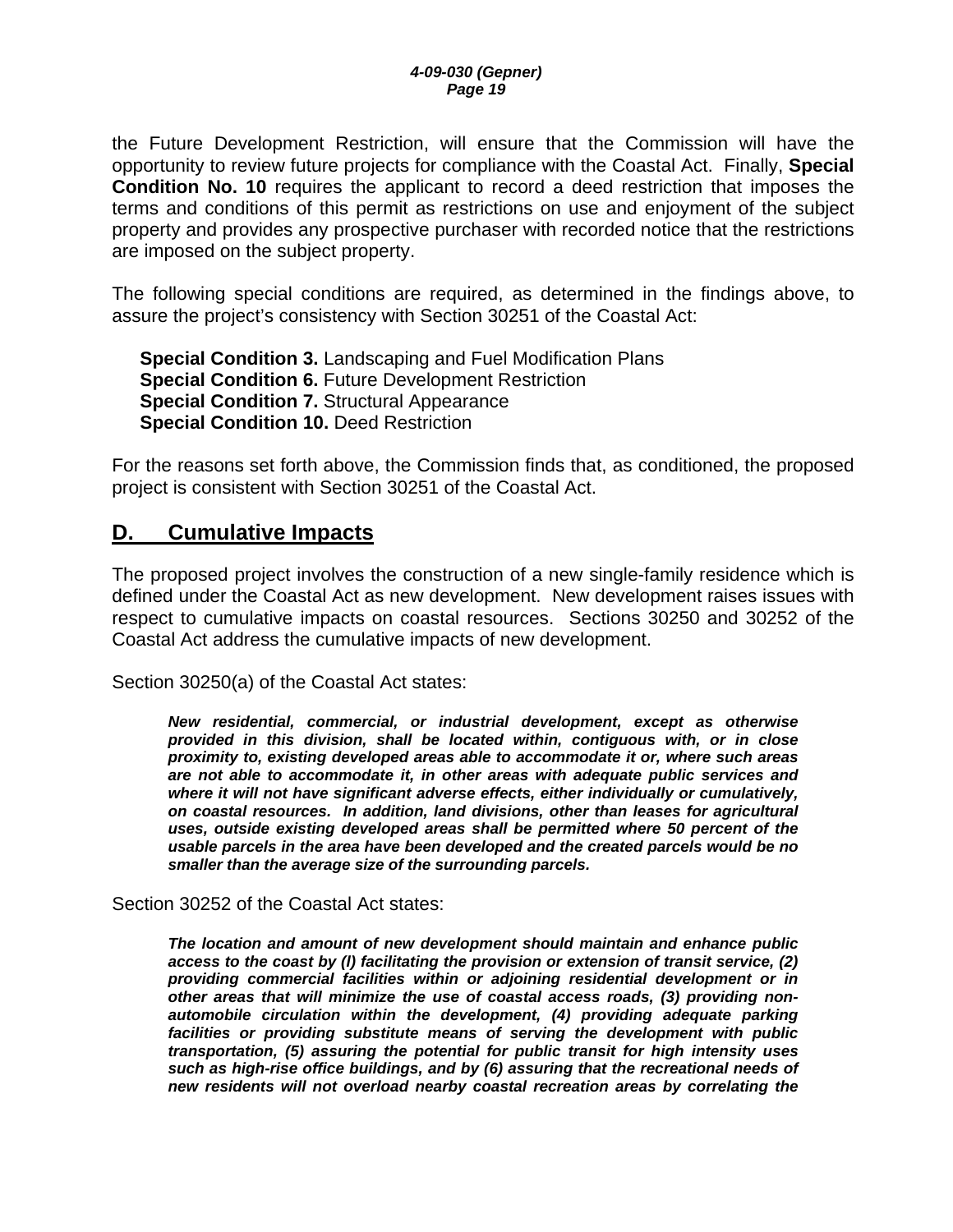#### *4-09-030 (Gepner) Page 20*

#### *amount of development with local park acquisition and development plans with the provision of onsite recreational facilities to serve the new development*.

Section 30105.5 of the Coastal Act defines the term "cumulatively," as it is used in Section 30250(a), to mean that:

#### *the incremental effects of an individual project shall be reviewed in conjunction with the effects of past projects, the effects of other current projects, and the effects of probable future projects.*

Throughout the Malibu/Santa Monica Mountains coastal zone there are a number of areas, which were subdivided in the 1920's and 30's into very small "urban" scale lots. These subdivisions, known as "small lot subdivisions" are comprised of parcels of less than one acre but more typically range in size from 4,000 to 5,000 square feet. The total buildout of these dense subdivisions would result in a number of adverse cumulative impacts to coastal resources. Cumulative development constraints common to small lot subdivisions were documented by the Coastal Commission and the Santa Monica Mountains Comprehensive Planning Commission in the January 1979 study entitled: "Cumulative Impacts of Small Lot Subdivision Development In the Santa Monica Mountains Coastal Zone".

The study acknowledged that the existing small lot subdivisions can only accommodate a limited amount of additional new development due to major constraints to buildout of these areas that include: Geologic, road access, water quality, disruption of rural community character, creation of unreasonable fire hazards and others. Following an intensive one year planning effort regarding impacts on coastal resources by Coastal Commission staff, including five months of public review and input, new development standards relating to residential development on small lots in hillsides, including the Slope-Intensity/Gross Structural Area Formula (GSA) were incorporated into the Malibu District Interpretive Guidelines in June 1979. A nearly identical Slope Intensity Formula was incorporated into the 1986 certified Malibu/Santa Monica Mountains Land Use Plan under policy 271(b)(2) to reduce the potential effects of buildout as discussed below.

The Commission has found that minimizing the cumulative impacts of new development is especially critical in the Malibu/Santa Monica Mountains area because of the large number of lots which already exist, many in remote, rugged mountain and canyon areas. From a comprehensive planning perspective, the potential development of thousands of existing undeveloped and poorly sited parcels in these mountains creates cumulative impacts on coastal resources and public access over time. Because of this, the demands on road capacity, public services, recreational facilities, and beaches could be expected to grow tremendously.

Policy 271(b)(2) of the Malibu/Santa Monica Mountains LUP, which has been used as guidance by the Coastal Commission, requires that new development in small lot subdivisions comply with the Slope Intensity Formula for calculating the allowable Gross Structural Area (GSA) of a residential unit. Past Commission action certifying the LUP indicates that the Commission considers the use of the Slope Intensity Formula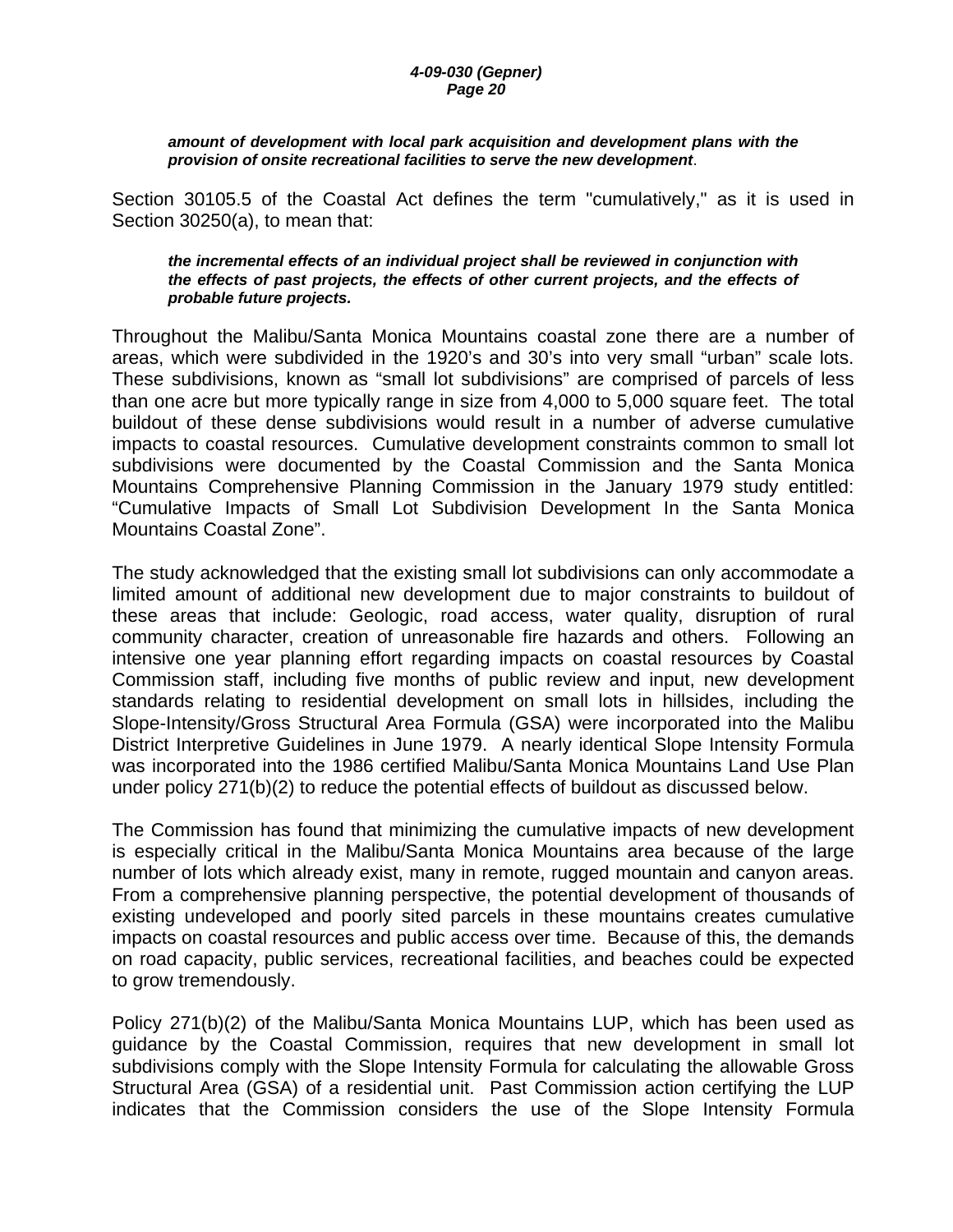appropriate for determining the maximum level of development which may be permitted in small lot subdivision areas consistent with the policies of the Coastal Act. The basic concept of the formula assumes the suitability of development of small hillside lots should be determined by the physical characteristics of the building site, recognizing that development on steep slopes has a high potential for adverse impacts on resources. Following is the formula and description of each factor used in its calculation:

*Slope Intensity Formula:* 

### **GSA = (A/5)** × **((50-S)/35) + 500**

GSA = the allowable gross structural area of the permitted development in square feet. The GSA includes all substantially enclosed residential and storage areas, but does not include garages or carports designed for storage of autos.

 $A =$  the area of the building site in square feet. The building site is defined by the applicant and may consist of all or a designated portion of the one or more lots comprising the project location. All permitted structures must be located within the designated building site.

S = the average slope of the building site in percent as calculated by the formula:

### **S = I** × **L/A** × **100**

I = contour interval in feet, at not greater than 25-foot intervals, resulting in at least 5 contour lines

 $L =$  total accumulated length of all contours of interval "I" in feet

 $A =$  the area being considered in square feet

All slope calculations should be based on natural (not graded) conditions. Maps of a scale generally not less than 1" = 10', showing the building site and existing topographic contours and noting appropriate areas and slopes, prepared by a Licensed Surveyor or Registered Professional Civil Engineer, should be submitted with the application.

In addition, pursuant to Policy 271 of the Malibu/Santa Monica Mountains LUP, the maximum allowable gross structural area (GSA) as calculated above, may be increased as follows:

- (1) Add 500 square feet for each lot which is contiguous to the designated building site provided that such lot(s) is (are) combined with the building site and all potential for residential development on such lot(s) is permanently extinguished.
- (2) Add 300 square feet for each lot in the vicinity of (e.g. in the same small lot subdivision) but not contiguous with the designated building site provided that such lot(s) is (are) combined with other developed or developable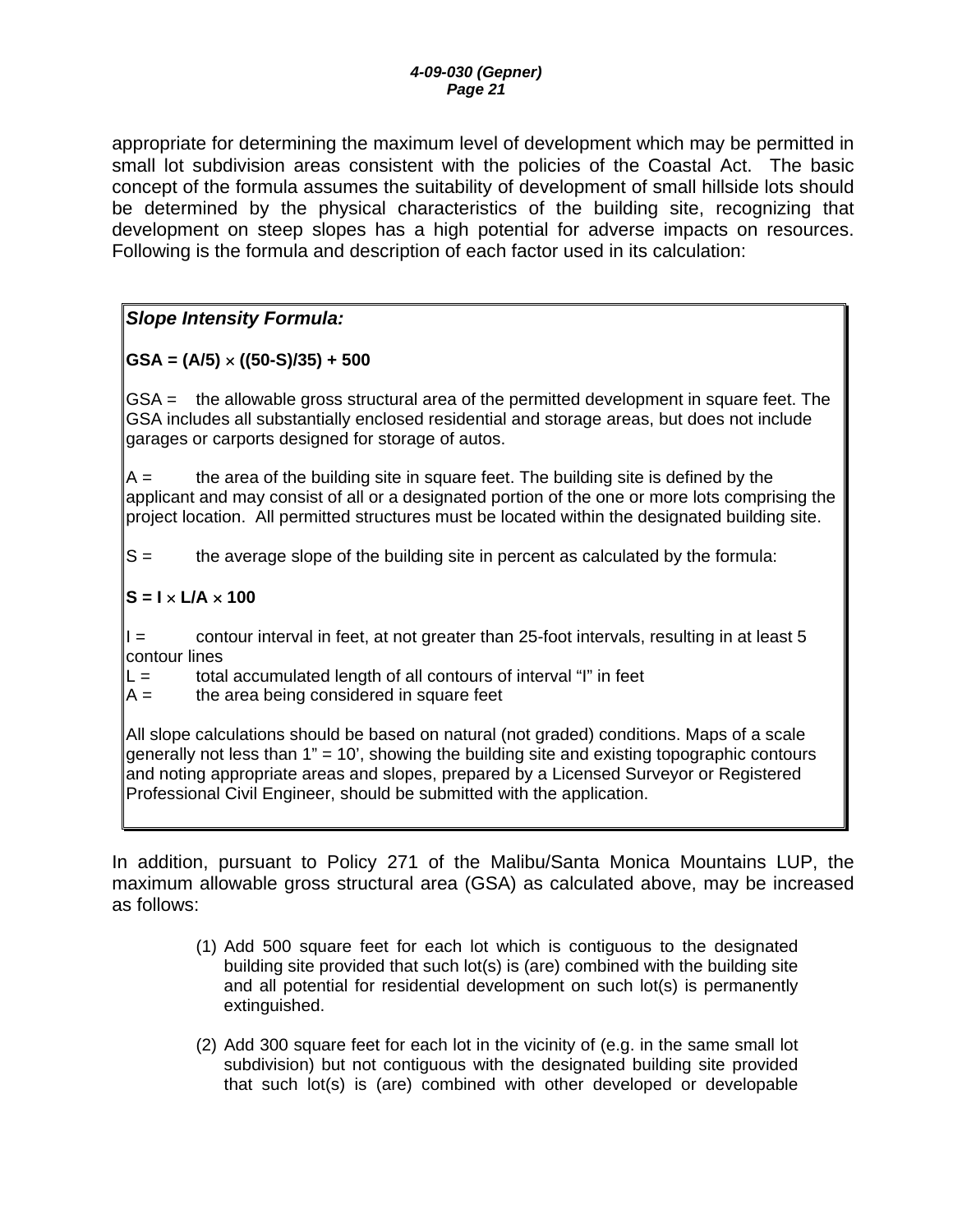building sites and all potential for residential development on such lot(s) is permanently extinguished.

The proposed project is located in the Fernwood Pacifica Small Lot Subdivision (Exhibits 1 and 2). The applicant proposes to construct a 24 foot high, two story accessory building consisting of lower level, partially underground, 3-car, 600 sq. ft. garage, and 600 sq. ft. upper level recreation room, a swimming pool with thermal solar panels, repave 2,190 sq. ft. of the existing driveway, and 361 cubic yards of cut grading to be exported to a disposal site located outside the coastal zone. The subject property consists of five lots with an existing 2,573 sq. ft. residence. (Exhibits  $1 - 7$ ).

Based on staff's calculation of the GSA (using the surveyed information submitted by the applicant) for all five contiguous subject lots combined, the GSA for a single family residence on the subject site is 3,200 sq. ft. The existing residence is 2,573 sq. ft. in size added to the proposed 600 sq. ft. of habitable square footage proposed with the second story recreation room, the Commission finds that the proposed total of 3,173 sq. ft. of habitable structural area on the subject property is less that the maximum 3,200 sq. ft. allowable GSA. Therefore, this calculation confirms that the applicant's calculation is in conformance to Policy 271(b)(2) of the Malibu/Santa Monica Mountains LUP. The applicant's GSA calculation was provided on a topographic survey map of the site prepared by a licensed land surveyor as required.

Because the existing five lots are required to be deed restricted as one lot through a lot combination pursuant to **Special Condition No. 11** the appropriate maximum GSA based on the slope intensity formula and past Commission actions for one lot would allow for a larger maximum up to a total of 3,200 square feet for residential development.

Some additions and improvements to residences on small steep lots within these small lot subdivisions have been found to adversely impact the area. Many of the lots in these areas are so steep or narrow that they cannot support a large residence without increasing or exacerbating the geologic hazards on and/or off site. Additional buildout of small lot subdivisions affects water usage and has the potential to impact water quality of coastal streams in the area. Other impacts to these areas from the buildout of small lot subdivisions include increases in traffic along mountain road corridors and greater fire hazards.

For all these reasons, and as this lot is within a small lot subdivision, further structures, additions or improvements, including the conversion of garage to habitable space or the addition of an interior stairway from the first floor garage to the second floor recreation room, on the subject property could cause adverse cumulative impacts on the limited resources of the subdivision. The Commission, therefore, finds it necessary for the applicant to record a future development deed restriction on this lot, as noted in **Special Condition No. 6,** which would require that any future structures, additions or improvements to the property, beyond those approved in this permit, including the conversion of garage to habitable space or the addition of an interior stairway from the first floor garage to the second floor recreation room, would require review by the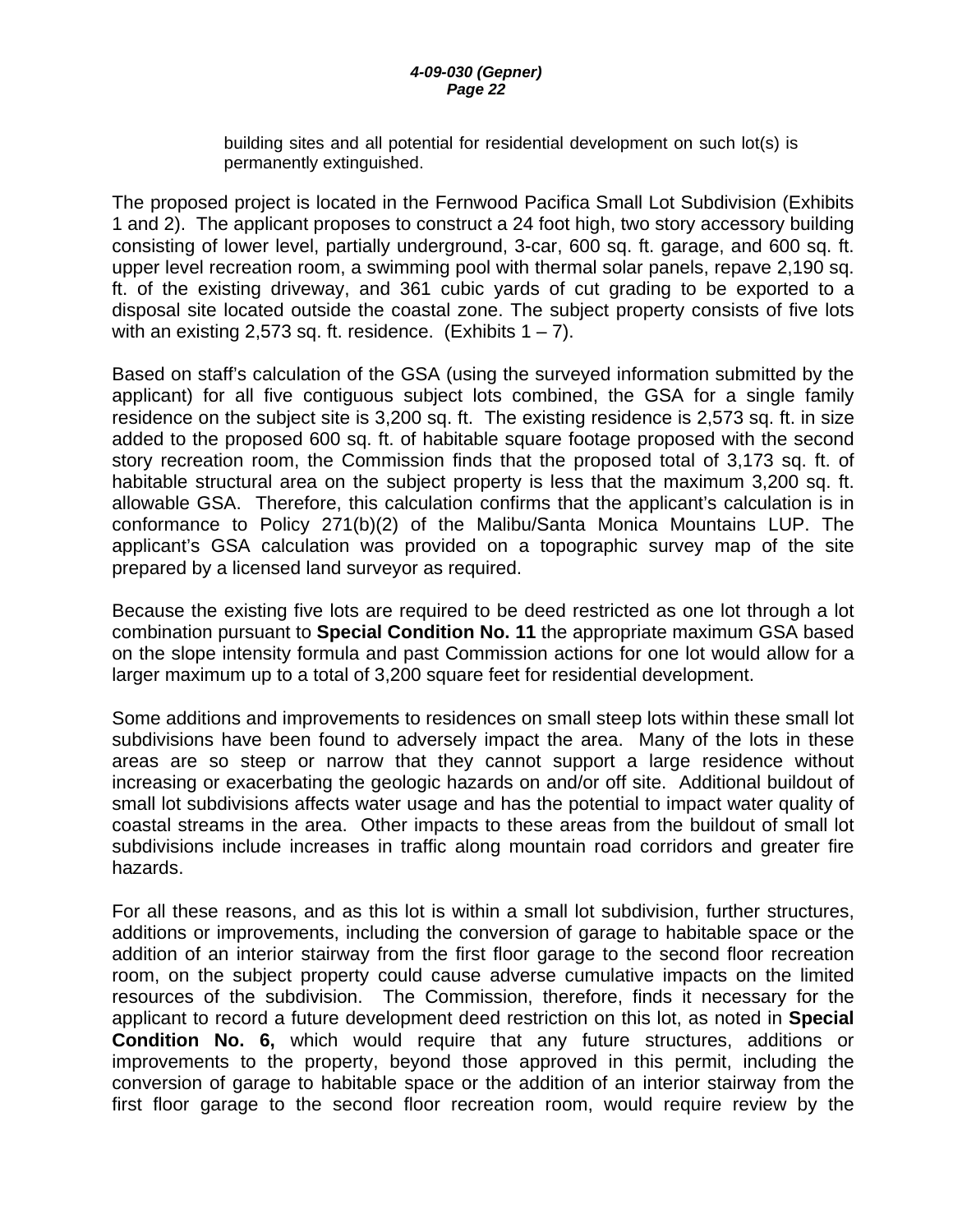<span id="page-22-0"></span>Commission to ensure compliance with the policies of the Coastal Act regarding cumulative impacts and geologic hazards. At that time, the Commission can ensure that the new project complies with the guidance of the GSA formula and is consistent with the policies of the Coastal Act.

In addition, the Commission notes that the proposed garage and second floor recreation room is proposed to be built on one lot, Lot 24, Block 2, of Tract 8859 (APN 4447-014- 013), with the addition of four adjoining lots, Lots 23, 25, 26, and 27, Block 2, of Tract No. 8859 and that the maximum allowable gross structural area was calculated considering the total area of the five lots as one. The Commission has long required that lots in small lot subdivisions using the GSA formula, as noted above, be required to be merged. Such a combination was required in earlier permit decisions for development of a residence on two-lots in a small lot subdivision [CDP No. 4-03-059 (Abshier & Nguyen), CDP No. 4-02- 247 (McCain), CDP No. 4-00-092 (Worrel), 4-00-252 (Arrand), 4-00-263 (Bolander)]. For these reasons, **Special Condition No. 11** is necessary to ensure that the lots are combined and held as such in the future.

Finally, **Special Condition No. 10** requires the applicant to record a deed restriction that imposes the terms and conditions of this permit as restrictions on use and enjoyment of the property and provides any prospective purchaser of the site with recorded notice that the restrictions are imposed on the subject property.

The following special conditions are required to assure the project's consistency with Sections 30250 and 30252 of the Coastal Act, as well as the Los Angeles County LUP:

**Special Condition 6:** Future Development Restriction **Special Condition 10:** Deed Restriction **Special Condition 11:** Lot Merger

As conditioned to minimize the potential for cumulative impacts resulting from the proposed development, the Commission finds that the proposed project is consistent with Sections 30250 and Sections 30252 of the Coastal Act.

## **E. Water Quality**

The Commission recognizes that new development in the Santa Monica Mountains has the potential to adversely impact coastal water quality through the removal of native vegetation, increase of impervious surfaces, increase of runoff, erosion, and sedimentation, and introduction of pollutants such as petroleum, cleaning products, pesticides, and other pollutant sources, as well as effluent from septic systems.

Section **30231** of the Coastal Act states:

*The biological productivity and the quality of coastal waters, streams, wetlands, estuaries, and lakes appropriate to maintain optimum populations of marine organisms and for the protection of human health shall be maintained and, where feasible, restored*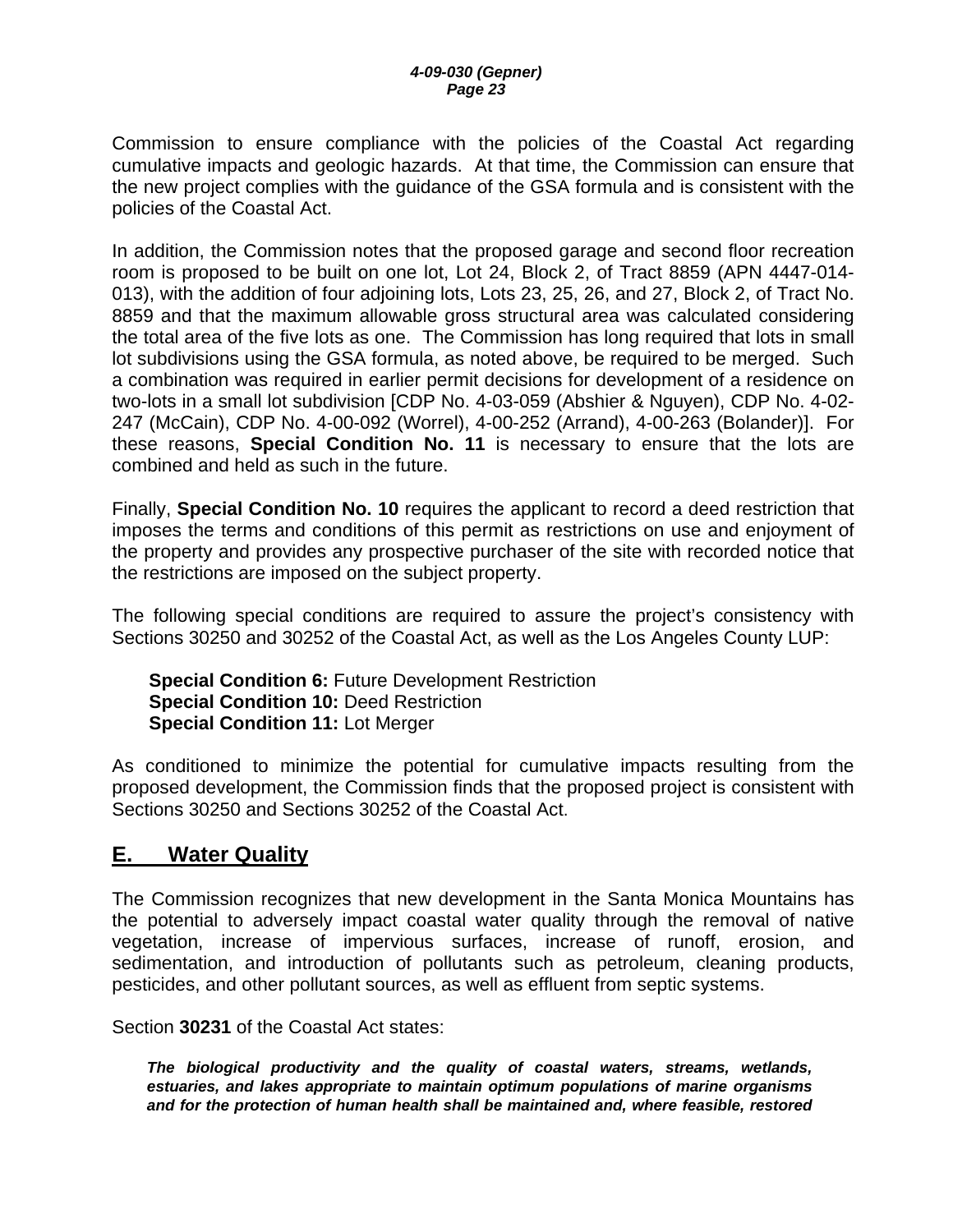#### *through, among other means, minimizing adverse effects of waste water discharges and entrainment, controlling runoff, preventing depletion of ground water supplies and substantial interference with surface water flow, encouraging waste water reclamation, maintaining natural vegetation buffer areas that protect riparian habitats, minimizing alteration of natural streams.*

As described in detail in the previous sections, the applicant proposes to construct a 24 foot high, two story accessory building consisting of lower level, partially underground, 3 car, 600 sq. ft. garage, and 600 sq. ft. upper level recreation room, a swimming pool with thermal solar panels, repave 2,190 sq. ft. of driveway and 361 cubic yards of cut grading to be exported to a disposal site located outside the coastal zone.

The proposed development will result in an increase in impervious surface at the subject site, which in turn decreases the infiltrative function and capacity of existing permeable land on site. Reduction in permeable space therefore leads to an increase in the volume and velocity of stormwater runoff that can be expected to leave the site. Further, pollutants commonly found in runoff associated with residential use include petroleum hydrocarbons including oil and grease from vehicles; heavy metals; synthetic organic chemicals including paint and household cleaners; soap and dirt from washing vehicles; dirt and vegetation from yard maintenance; litter; fertilizers, herbicides, and pesticides; and bacteria and pathogens from animal waste. The discharge of these pollutants to coastal waters can cause cumulative impacts such as: eutrophication and anoxic conditions resulting in fish kills and diseases and the alteration of aquatic habitat, including adverse changes to species composition and size; excess nutrients causing algae blooms and sedimentation increasing turbidity which both reduce the penetration of sunlight needed by aquatic vegetation which provide food and cover for aquatic species; disruptions to the reproductive cycle of aquatic species; and acute and sublethal toxicity in marine organisms leading to adverse changes in reproduction and feeding behavior. These impacts reduce the biological productivity and the quality of coastal waters, streams, wetlands, estuaries, and lakes and reduce optimum populations of marine organisms and have adverse impacts on human health.

Therefore, in order to find the proposed project consistent with the water and marine resource policies of the Coastal Act, the Commission finds it necessary to require the incorporation of Best Management Practices designed to control the volume, velocity and pollutant load of stormwater leaving the developed sites. Critical to the successful function of post-construction structural BMPs in removing pollutants in stormwater to the Maximum Extent Practicable (MEP), is the application of appropriate design standards for sizing BMPs. The majority of runoff is generated from small storms because most storms are small. Additionally, storm water runoff typically conveys a disproportionate amount of pollutants in the initial period that runoff is generated during a storm event. Designing BMPs to accommodate (infiltrate, filter or treat) the runoff from the more frequent storms, rather than for the largest infrequent storms, results in improved BMP performance at lower cost.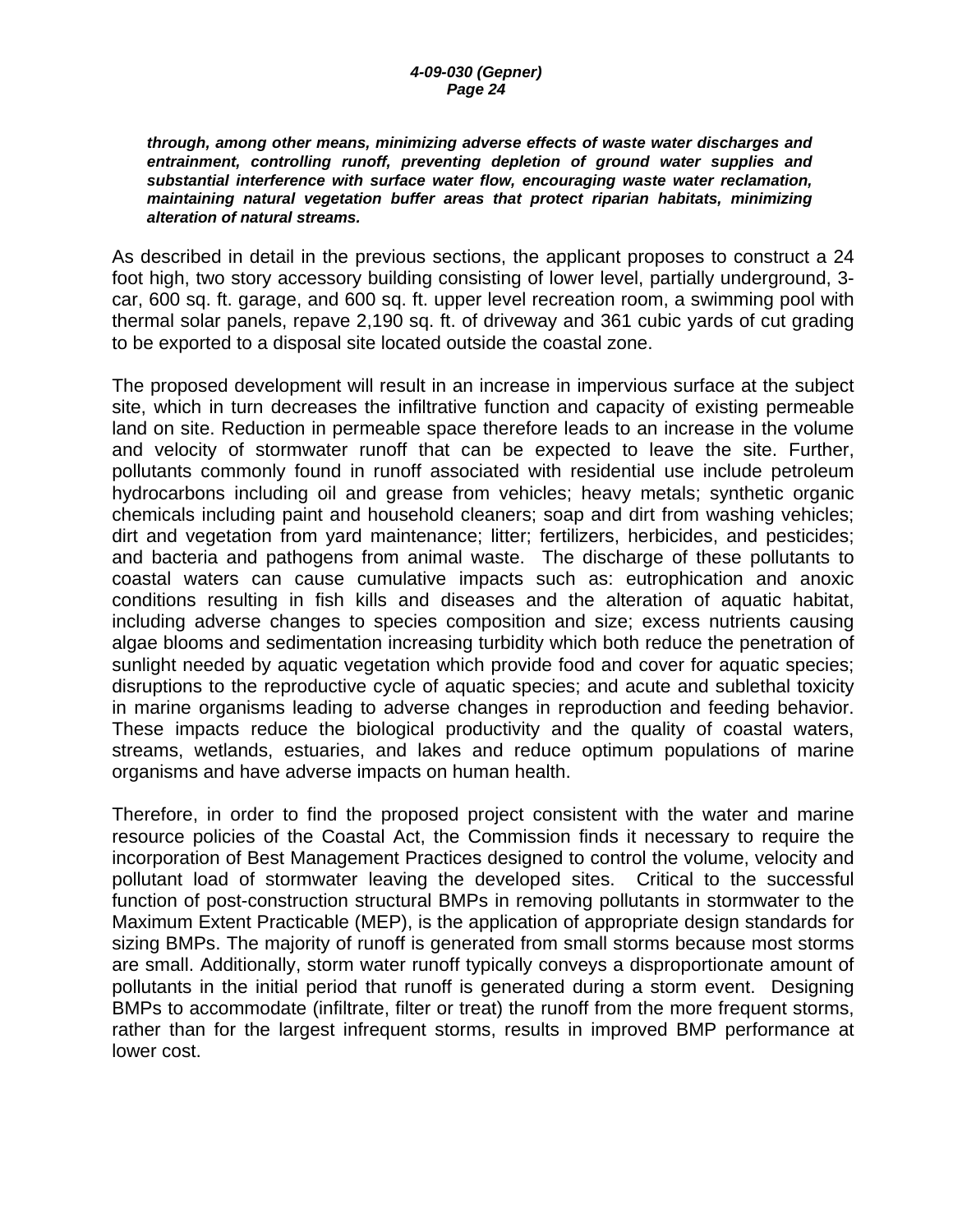For design purposes, with case-by-case considerations, post-construction structural BMPs (or suites of BMPs) should be designed to treat, infiltrate or filter the amount of stormwater runoff produced by all storms up to and including the 85th percentile, 24-hour storm event for volume-based BMPs, and/or the 85th percentile, 1-hour storm event, with an appropriate safety factor (i.e., 2 or greater), for flow-based BMPs. The American Society of Civil Engineers (ASCE) and the Water Environment Federation (WEF) have recommended a numerical BMP design standard for storm water that is derived from a mathematical equation to maximize treatment of runoff volume for water quality based on rainfall/runoff statistics and which is economically sound.<sup>[1](#page-24-0)</sup> The maximized treatment volume is cut-off at the point of diminishing returns for rainfall/runoff frequency. On the basis of this formula and rainfall/runoff statistics, the point of diminishing returns for treatment control is the 85th percentile storm event. Therefore, the Commission requires the selected post-construction structural BMPs be sized based on design criteria specified in **Special Condition No. 2**, and finds this will ensure the proposed development will be designed to minimize adverse impacts to coastal resources, in a manner consistent with the water and marine policies of the Coastal Act.

In addition, the proposed project is conditioned to also implement a pool and spa drainage and maintenance plan to prevent uncontrolled drainage of the proposed swimming pool and spa such that drainage of water does not result in discharge of chemically treated water to coastal streams and drainages. The pool and spa drainage and maintenance plan, as detailed in **Special Condition No. 9** requires the applicant to submit a written pool and spa maintenance plan that contains an agreement to install and use a no chlorine or low chlorine purification system and a program to maintain proper pH, calcium and alkalinity balance in a manner such that any runoff or drainage from the pool or spa will not include excessive amounts of chemicals that may adversely affect water quality or environmentally sensitive habitat area. In addition, **Special Condition No. 9** prohibits discharge of pool or spa water into a street, storm drain, creek, canyon, drainage channel, or other location where it could enter receiving waters.

Furthermore, interim erosion control measures implemented during construction and post construction landscaping will serve to minimize the potential for adverse impacts to water quality resulting from drainage runoff during construction and in the post-development stage. Therefore, the Commission finds that **Special Condition Nos. 2 and 4** are necessary to ensure the proposed development will not adversely impact water quality or coastal resources.

The following special conditions are required, as determined in the findings above, to assure the project's consistency with Section 30231 of the Coastal Act:

#### **Special Condition 2.** Drainage and Runoff Control Plan

 $\overline{a}$ 

<span id="page-24-0"></span><sup>1</sup> *Urban Runoff Quality Management*, *WEF Manual of Practice No. 23, ASCE manual and Report on Engineering Practice No. 87.* WEF, Alexandria, VA; ASCE, Reston, VA. 259 pp (1998); Urbonas, Guo, and Tucker, "Optimization of Stormwater Quality Capture Volume," in *Urban Stormwater Quality Enhancement - Source Control, Retrofitting, and Combined Sewere Technology, Proceedings of an Engineering Foundation Conference*, Harry C. Torno, ed. October 1989. New York: ASCE, pp. 94-110.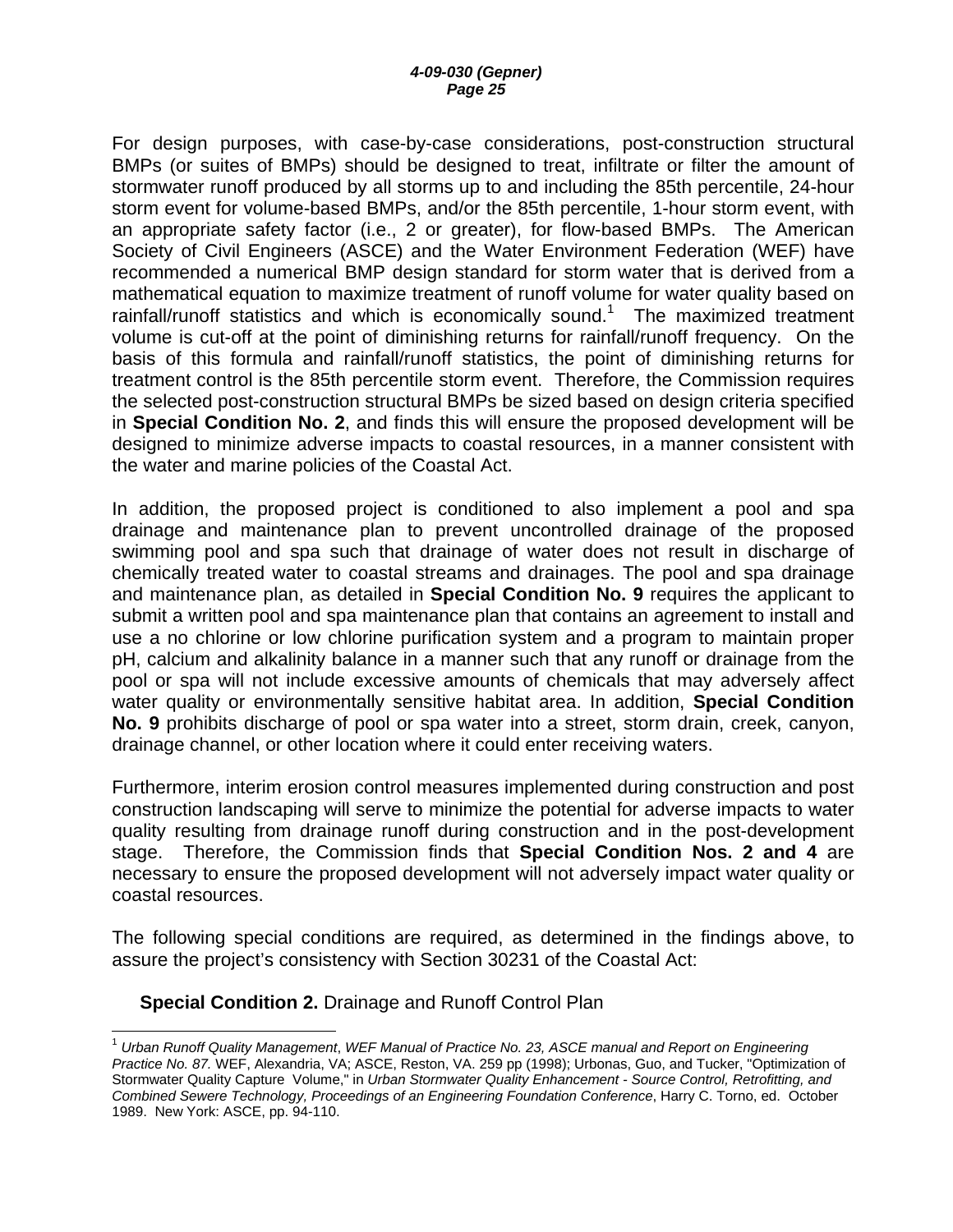#### *4-09-030 (Gepner) Page 26*

### <span id="page-25-0"></span>**Special Condition 4.** Interim Erosion Control & Construction Best Management Practices Plan **Special Condition 9.** Pool and Spa Drainage and Maintenance

For the reasons set forth above, the Commission finds that, as conditioned, the proposed project is consistent with Section 30231 of the Coastal Act.

## **F. Local Coastal Program (LCP) Preparation**

Section **30604(a)** of the Coastal Act states that:

a) Prior to certification of the local coastal program, a coastal development permit shall *be issued if the issuing agency, or the commission on appeal, finds that the proposed development is in conformity with the provisions of Chapter 3 (commencing with Section 30200) of this division and that the permitted development will not prejudice the ability of the local government to prepare a local coastal program that is in conformity with the provisions of Chapter 3 (commencing with Section 30200).* 

Section 30604(a) of the Coastal Act provides that the Commission shall issue a Coastal Development Permit only if the project will not prejudice the ability of the local government having jurisdiction to prepare a Local Coastal Program, which conforms to Chapter 3 policies of the Coastal Act. The preceding sections provide findings that the proposed projects will be in conformity with the provisions of Chapter 3 if certain conditions are incorporated into the projects and are accepted by the applicant. As conditioned, the proposed development will avoid or minimize adverse impacts and is found to be consistent with the applicable policies contained in Chapter 3. The following special conditions are required to assure the project's consistency with Section 30604 of the Coastal Act:

### **Special Conditions 1** through **11**

Therefore, the Commission finds that approval of the proposed development, as conditioned, will not prejudice the County of Los Angeles' ability to prepare a Local Coastal Program for this area which is also consistent with the policies of Chapter 3 of the Coastal Act, as required by Section 30604(a).

## **G. California Environmental Quality Act**

Section 13096(a) of the Commission's administrative regulations requires Commission approval of a Coastal Development Permit application to be supported by a finding showing the application, as conditioned by any conditions of approval, to be consistent with any applicable requirements of the California Environmental Quality Act (CEQA). Section 21080.5(d)(2)(A) of CEQA prohibits a proposed development from being approved if there are feasible alternatives or feasible mitigation measures available which would substantially lessen any significant adverse effect that the activity may have on the environment.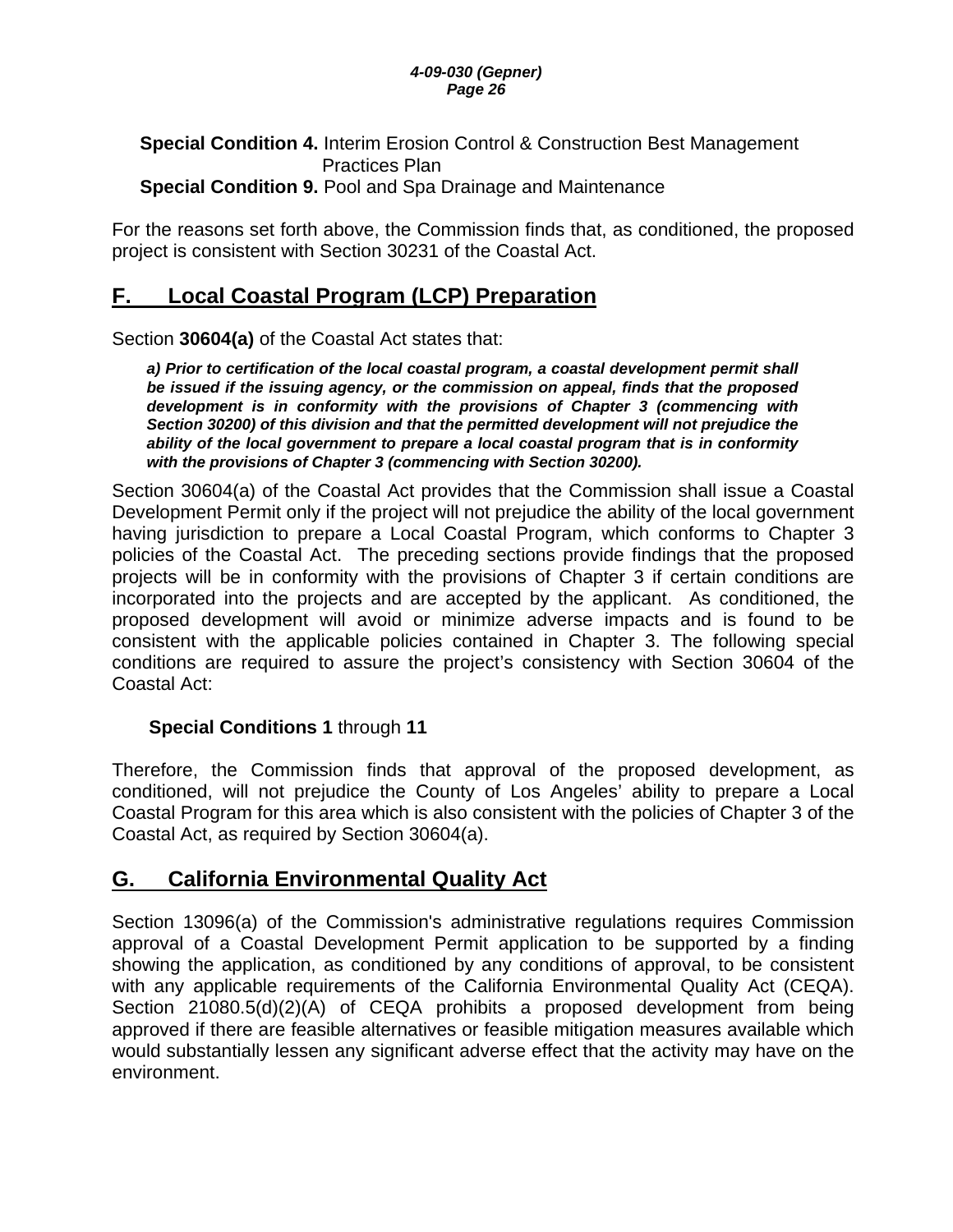The Commission incorporates its findings on Coastal Act consistency at this point as if set forth in full. These findings address and respond to all public comments regarding potential significant adverse environmental effects of the project that were received prior to preparation of the staff report. As discussed above, the proposed development, as conditioned, is consistent with the policies of the Coastal Act. Feasible mitigation measures, which will minimize all adverse environmental effects, have been required as special conditions. The following special conditions are required to assure the project's consistency with Section 13096 of the California Code of Regulations:

#### **Special Conditions 1** through **11**

As conditioned, there are no feasible alternatives or feasible mitigation measures available, beyond those required, which would substantially lessen any significant adverse impact that the activity may have on the environment. Therefore, the Commission finds that the proposed project, as conditioned to mitigate the identified impacts, can be found to be consistent with the requirements of the Coastal Act to conform to CEQA.

409030 gepner report final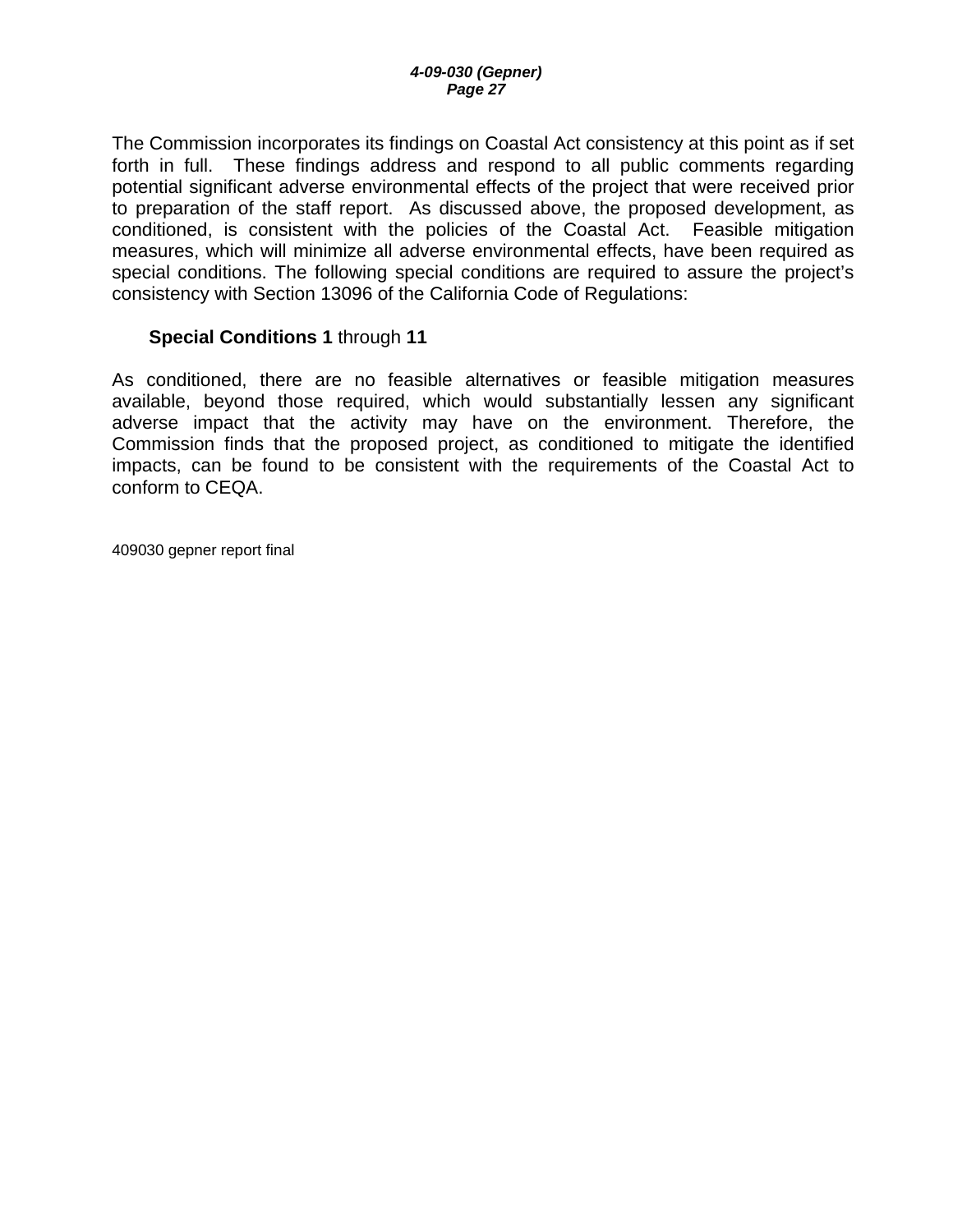*4-09-030 (Gepner) Page 28* 

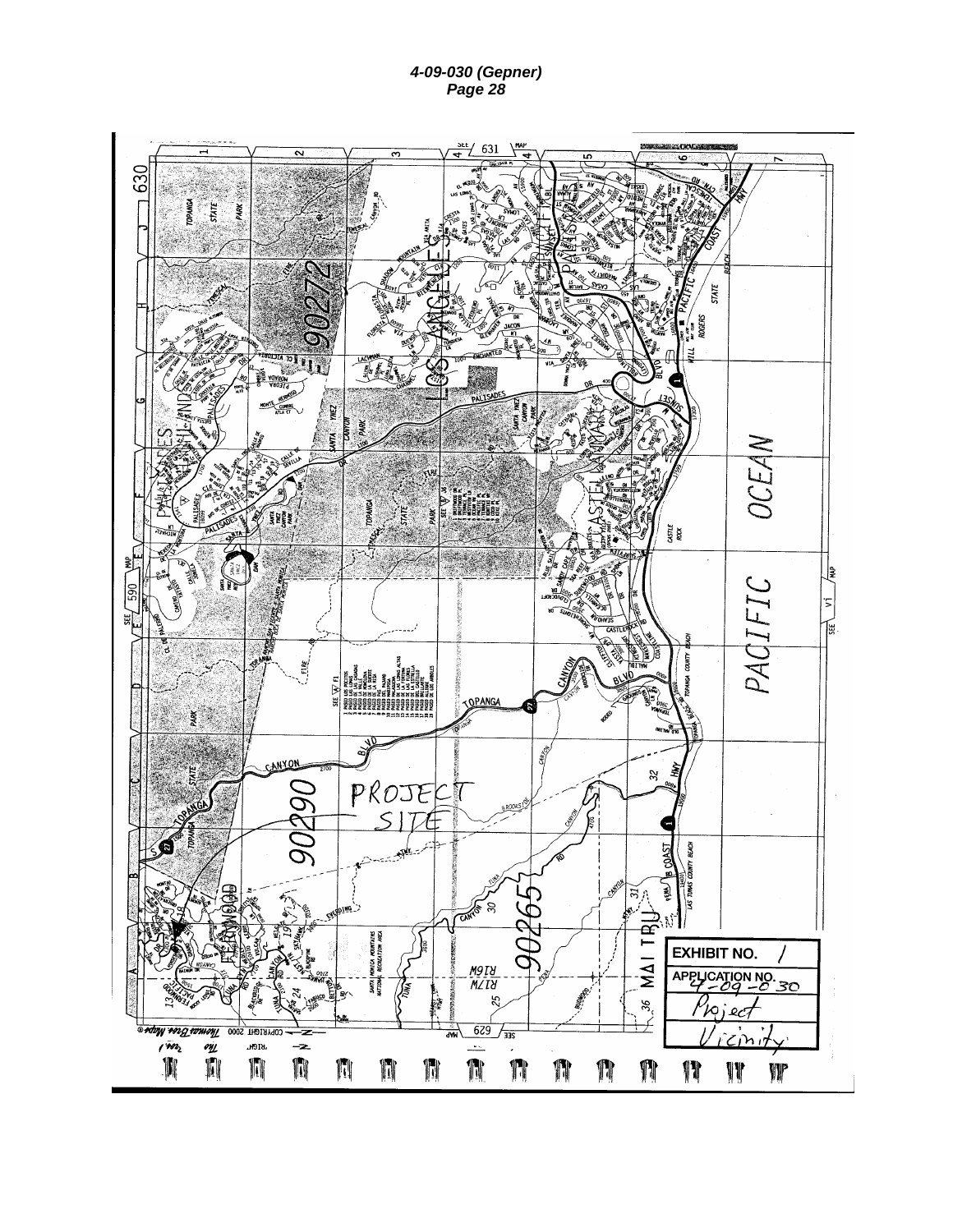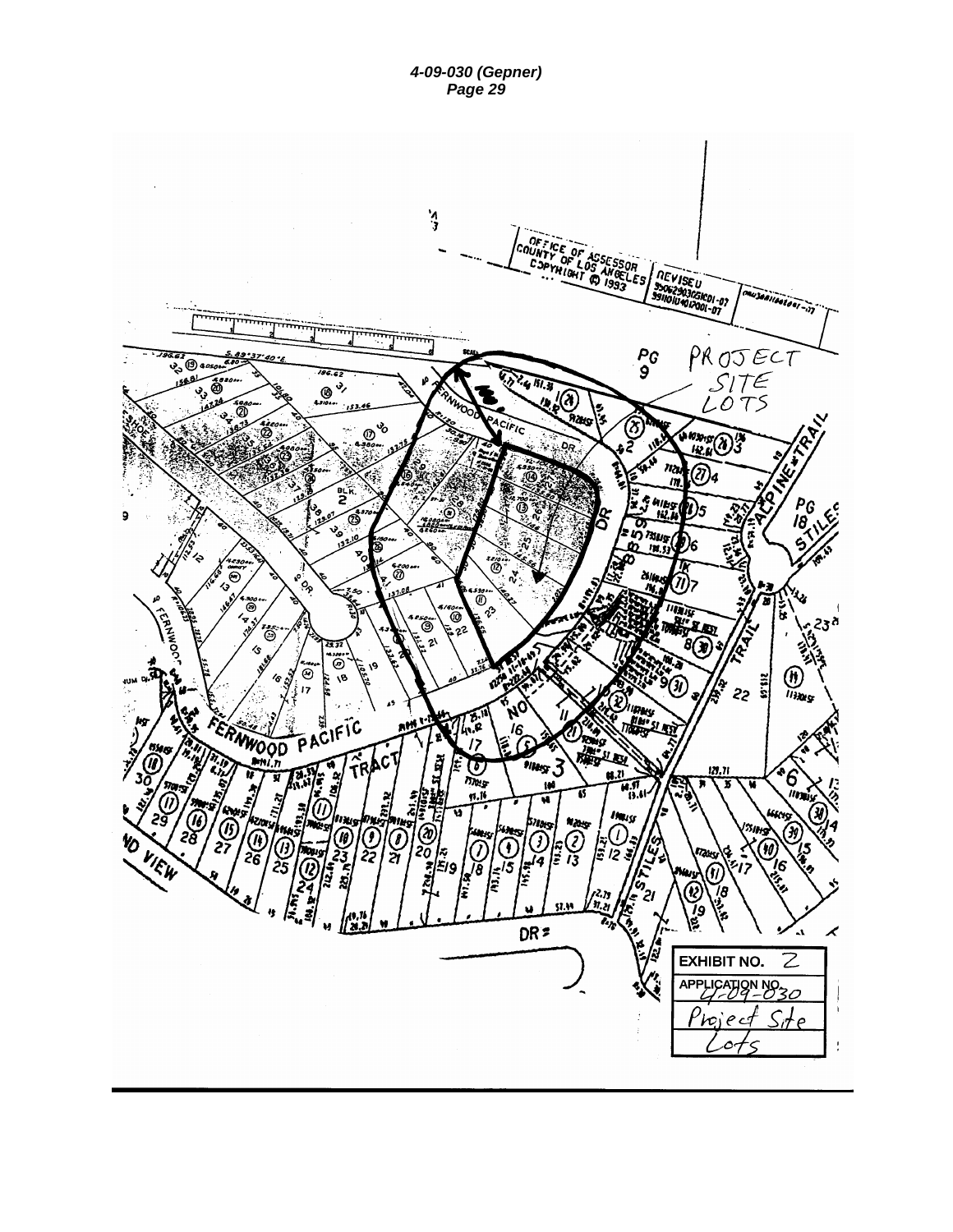*4-09-030 (Gepner) Page 30 Page 30* 

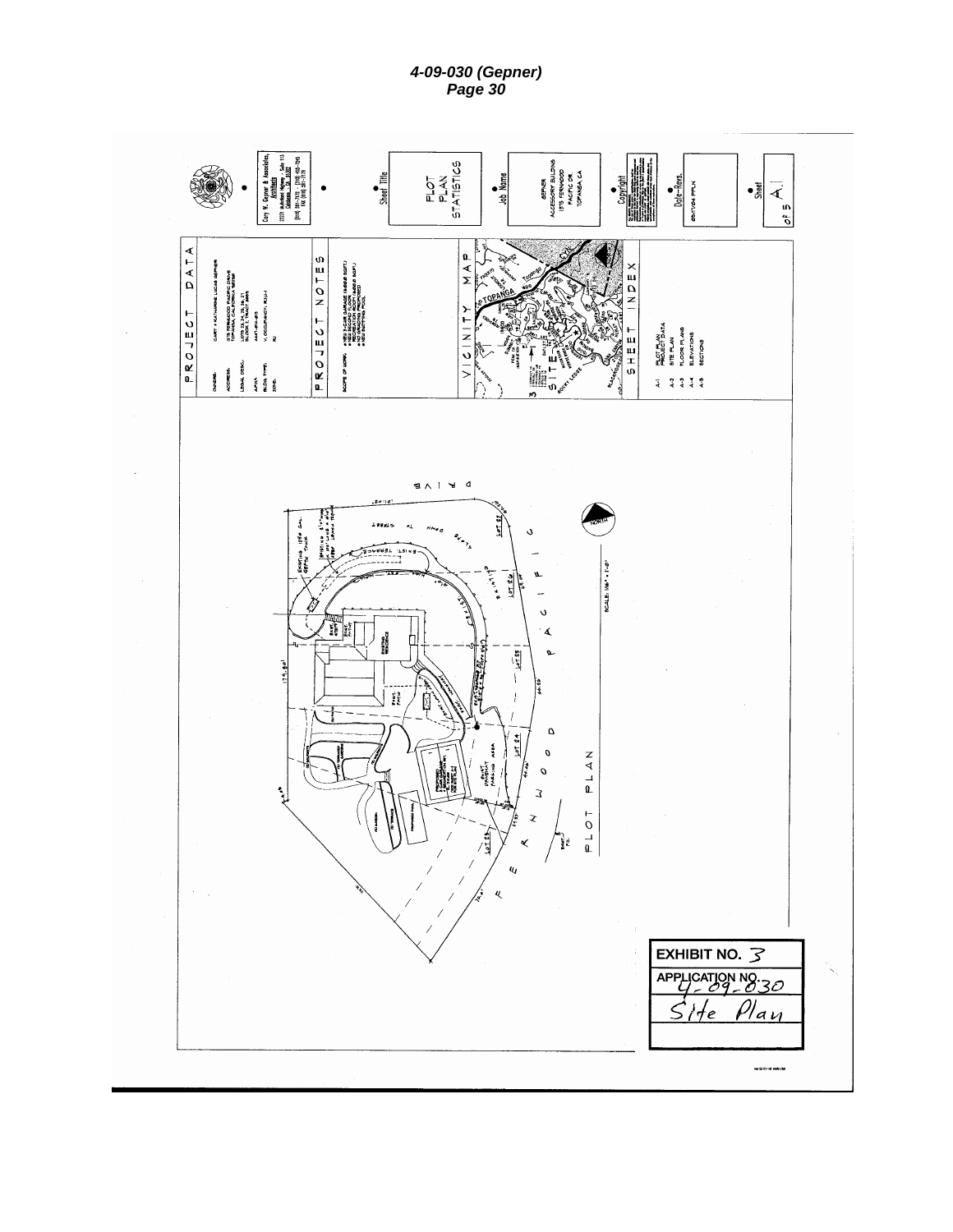*4-09-030 (Gepner) Page 31 Page 31* 

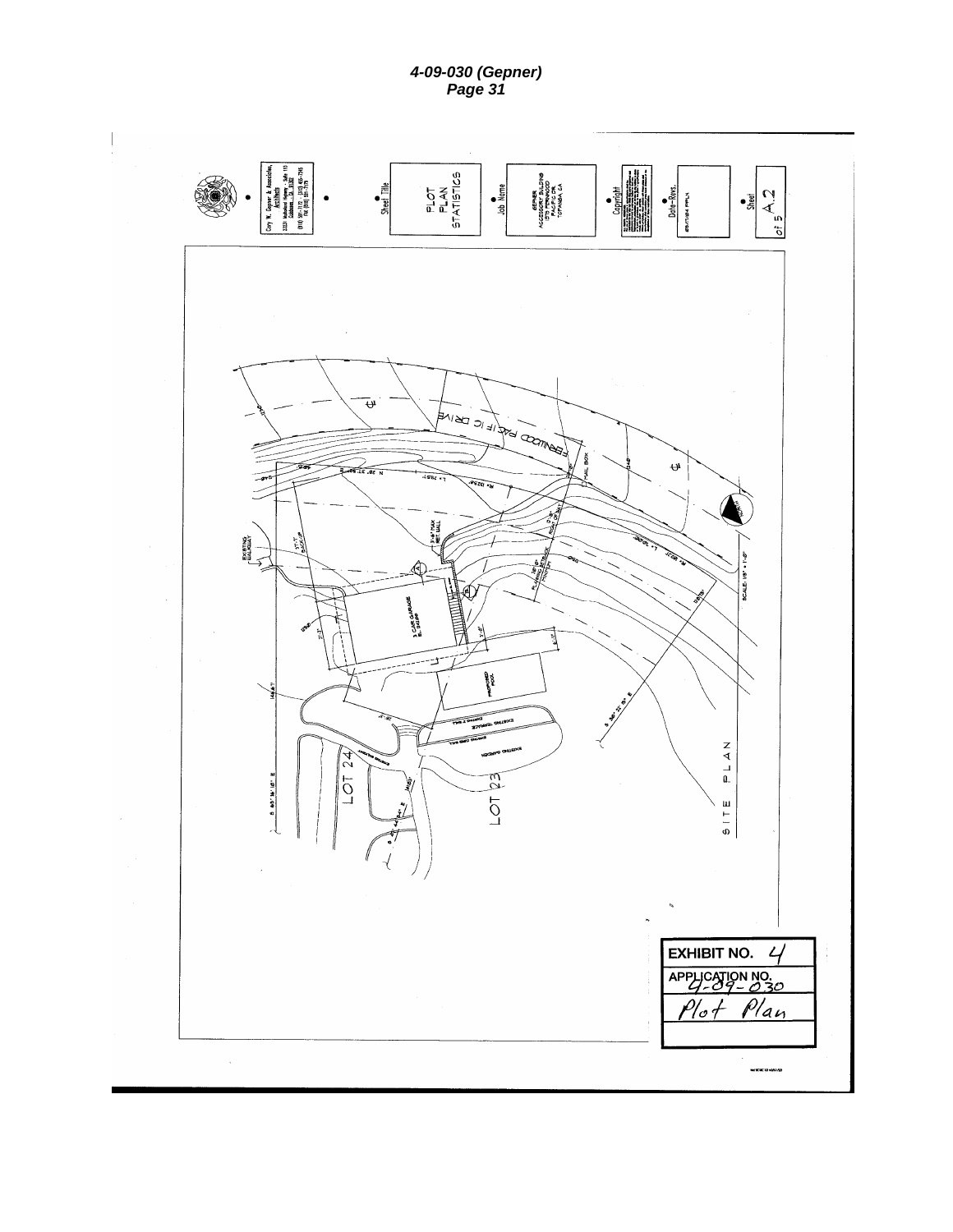*4-09-030 (Gepner) Page 32 Page 32* 

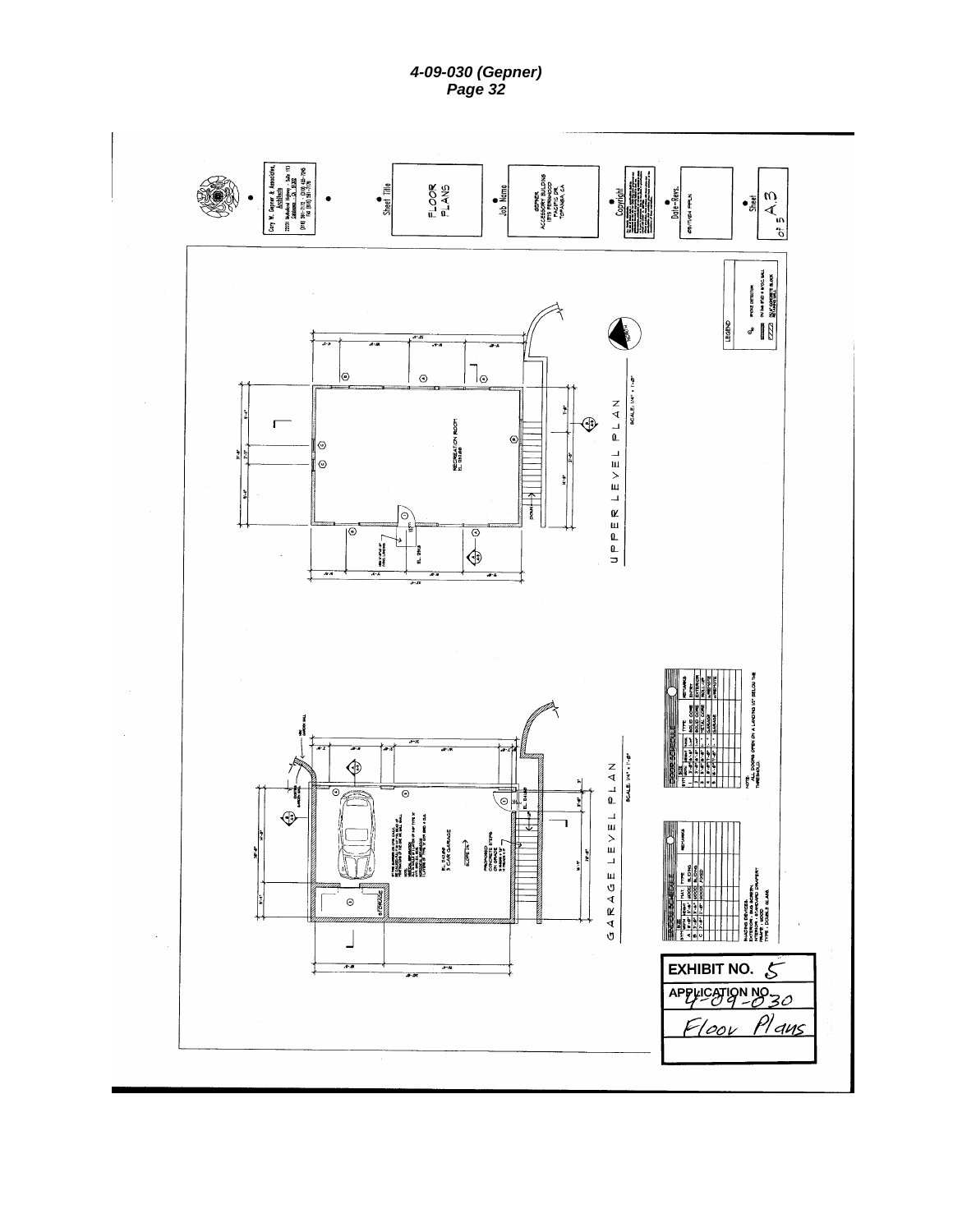*4-09-030 (Gepner) Page 33 Page 33*